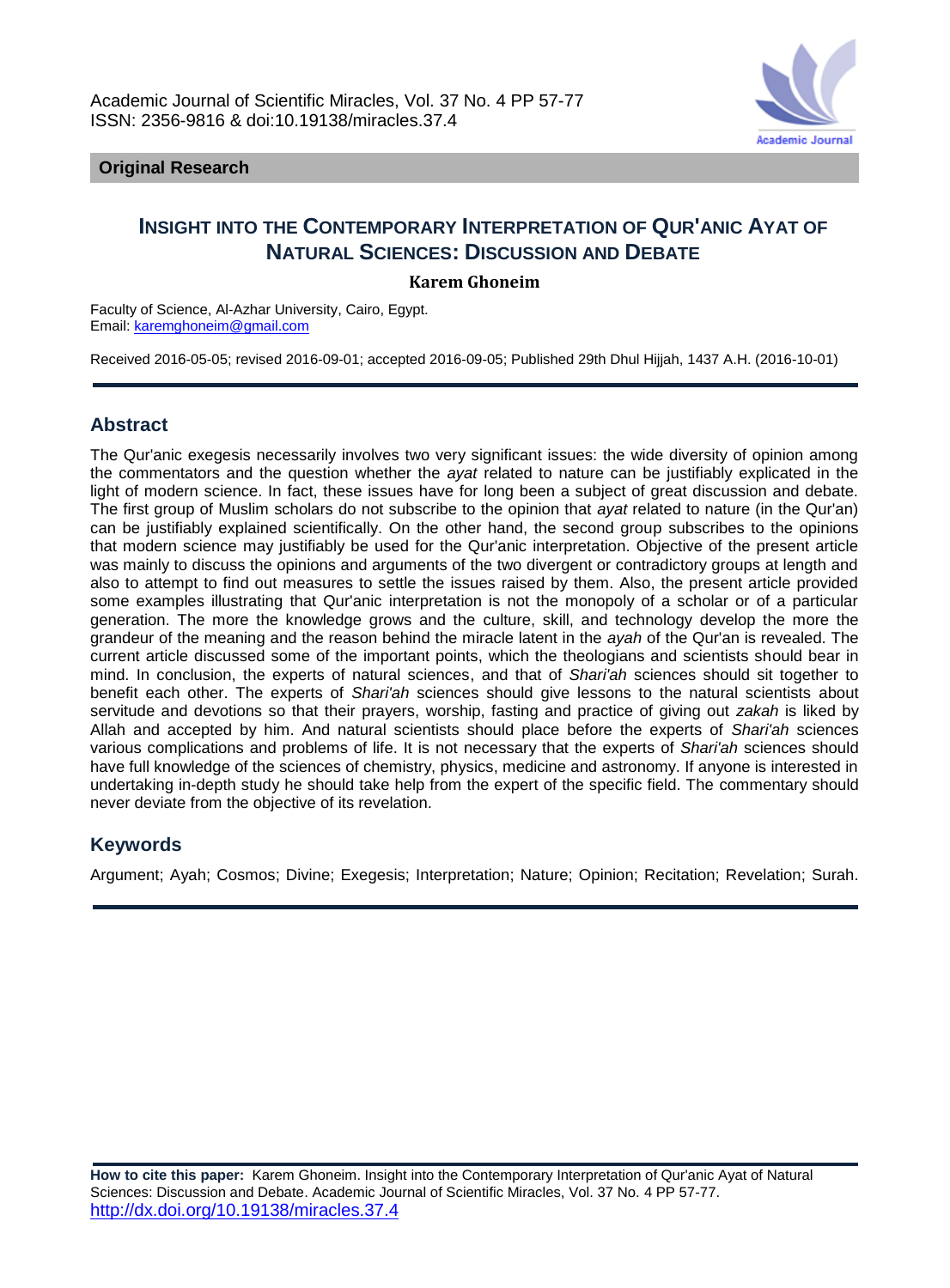## **1. INTRODUCTION**

The Qur'anic exegesis necessarily involves two very significant issues: the wide diversity of opinion among the commentators and the question whether the *ayat* related to nature can be justifiably explicated in the light of modern science. In fact, these issues have for long been a subject of great discussion and debate. And the two sets of commentators-one who repudiates this approach to Qur'anic exegesis and the other who approves of it have clearly divided themselves into two divergent groups. The aim in the present article was to discuss the opinion and argument of the two divergent or contradictory groups at length and also to attempt to find out measures to settle the issues raised by them.

## **1.1.FIRST GROUP**

Late Dr. Amin al-Khawli, Dr. Ayesha Abdul Rahman (Bent al-Shati) **[1]** , Dr. Zahbi **[2]**, and Imam Shatibi are the typical representatives of the first group as they do not subscribe to the opinion that *ayat* related to nature (in the Qur'an) can be justifiably explained scientifically. Their arguments are precisely based on the following points.

- 1) The revelation of the Qur'an in the language of Arabs of the early Islamic period makes it obligatory to follow the meanings of the *ayat* (related to nature) in line with the vocabulary used by them. They knew their language and understood its implication well.
- 2) The Qur'an as a matter of fact has nothing to do with natural science. It is in fact, a book of *hidayah* (guidance) and deals precisely with the commandments and also provides education for the mankind for the betterment of their lives in the material world as well as in the world Hereafter.
- 3) Scientific creativity and discoveries about nature are based on instable theories and hypotheses not consistent at all. And now many of these theories stand rejected the fact that the scientists themselves have for long considered them correct notwithstanding.

Any attempt, therefore, to explicate the ayat related to nature by modest Muslims taking recourse to sciences which are themselves, liable to change lack propriety and justification.

In fact, what is considered to be scientifically correct today may not remain the same tomorrow with the addition of new instruments and investigation methods. Obviously science, which is ever changing cannot be justifiably used for the explication of the *Ayat-e-Qur'an* which are considered to be true for all the time and cannot be even slightly altered.

## **1.2.SECOND GROUP**

The second group subscribes to the opinions that modern science may justifiably be used for the Qur'anic interpretation. The basis of their stand is clearly revealed by their arguments against the first group.

## **2. ASSESSMENT OF THE ARGUMENTS OF THE FIRST GROUP**

## **2.1. FIRST ARGUMENT**

The first argument is refuted on the basis of two points:

1) The Qur'an has been revealed for the entire mankind and that it must last till the Doomsday. In fact it addresses to persons of all standards not withstanding the fact of their civilizational differences, ever changing nature of sciences, advancements and their abilities and thoughts. People of all standard will be benefited according to their capacity. And if some people fail to understand the meaning of the *Ayate-Qur'an* they should, in fact, for their own benefit refer the matter to great researchers and '*ulema*. As it is stated in the Qur'an itself: "*Ask of those who possess the Message*" (Al-Qur'an, 16: 43).

In the past Islamic scholars, researchers, and jurists have time and again inferred meanings and laws from the Qur'an not known to the people before. The Qur'an according to the prophet (peace be upon him) is a very comprehensive book. '*Ulema* may study it as many times as possible but without full satisfaction. Recitation of the Glorious Qur'an even if very frequently repeated, does not make it monotonous. Nor do the secrets and mysteries of the Qur'an end with the change of time. In fact, one who studies the Qur'an does benefit himself according to his capacity, strength of *iman* and academic culture emerging out of the various fields of knowledge current today. The more he becomes mentally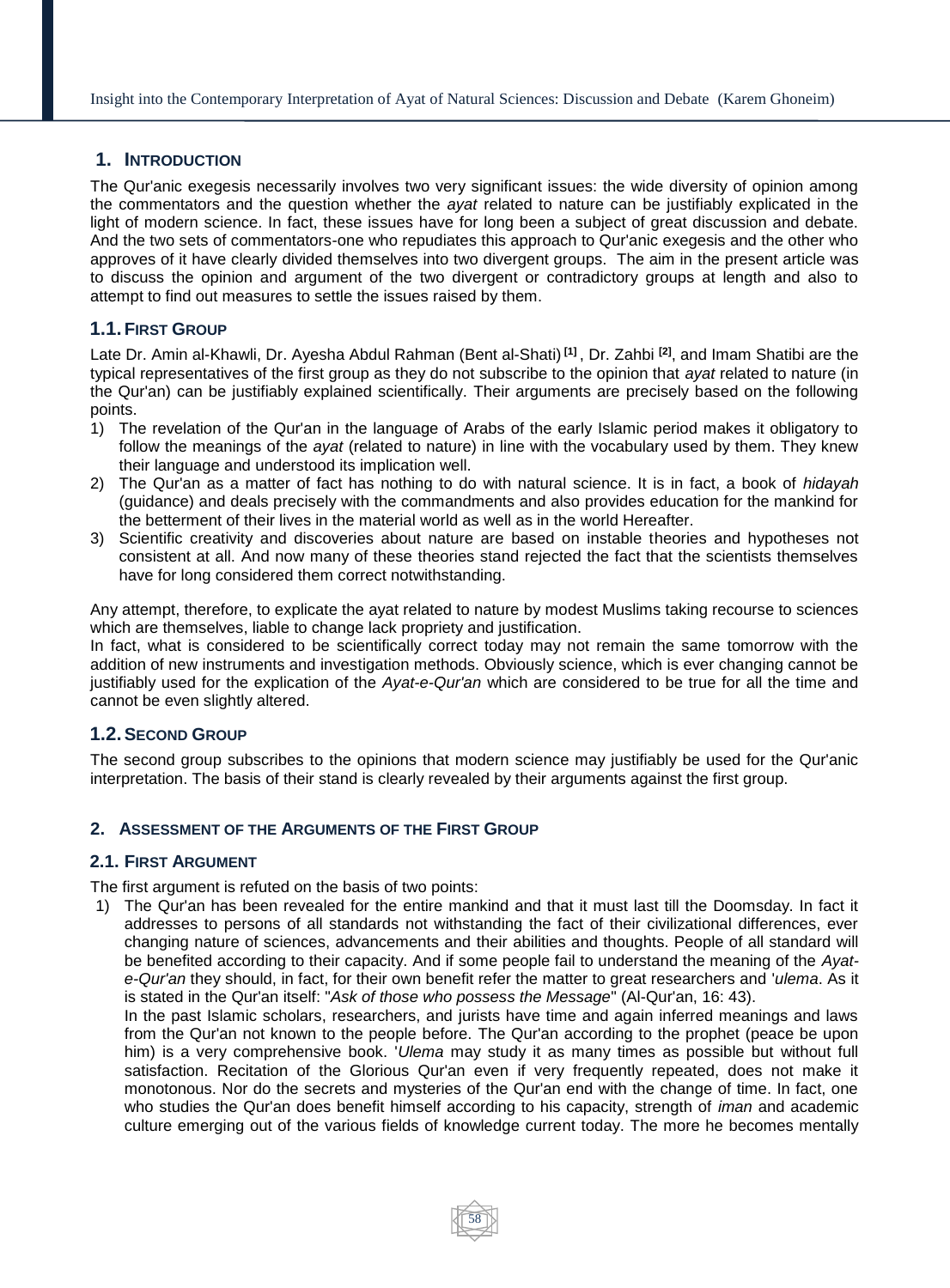mature the more his feeling brightness up and glows, his knowledge of science and God diversity, and his experience ripens and accumulates.

- 2) Innumerable layers of meanings in the passages are also one of the miracles of the Qur'an. These layers of meanings operate in two ways:
	- **a)** A passage gives a particular meaning on the surface but simultaneously on a deeper level one more meaning which is different and which contradicts the first is very obvious. For example: "*A sign for them is the earth that is dead: We do give it life, and produce grain therefrom; of which ye do eat. And We produce therein orchards with date palms and vines, and We cause springs to gush forth therein: That they may enjoy the fruits of this (artistry): It was not their hands that made this. Will they not then give thanks*" (Al-Qur'an, 36: 33-35).

If *ma* in this part of the *ayah* "*wa ma amilathu aidihim*" is taken to be negative then the *ayah* would mean that God has created fruits so that we eat. These fruits are created by God and not by man. But if *ma* is taken to be a "relative pronoun" then the *ayah* would mean that God has created fruits so that we eat it fresh and squeeze its juice and mix salt or sugar, dry it, cut it into pieces and eat it in its artificial form or in any other form. Both the meanings are correct.

- **b)** Certain *ayat* have different meanings. They are revealed at different times as a result of the development of the art, sciences and continuous scientific discoveries and inventions. Now it becomes the responsibility of the contemporary Muslim scholars to decipher the meaning and explain it in strict accordance with the contemporary knowledge and sciences. For argumentation some examples are given below:
	- **(***i***)** The Almighty says: "*Do they not look at the camels, how they are made?*" (Al-Qur'an, 88: 17). Does the command to look at the camels in this *ayah* is just with a view to referring to the Bedouins? Even if it is true, the modern researchers reveal marvelous biological miracles **[3]** about his wonderfully attractive creature. And we can in the light of this miracle very well prove that the reference to camels was to present such an animal out of innumerable animals which may force people into thinking about these amazing creatures.
	- **(***ii***)** The Almighty says: "*Forbidden to you (for food) are: dead meat, blood, the flesh of swine*…" (Al-Qur'an, 5: 4). In certain commentaries the reason for pork being forbidden is the foul smell that it gives out or the fact that the swine feeds on filthy and stale food. But these are not conclusively true because these are refutable. As a matter of fact we should rely on contemporary Islamic scholars ('*Ulema*) who also declare pork to be forbidden but because of permanent reasons not temporary and removable in which event the flesh of swine would cease to be forbidden **[4]** .
- *(iii)* The Almighty says: "*And We the fecundating winds*…" (Al-Qur'an, 15: 22). One of the meanings of this *ayah* is that Allah: the Almighty commands the wind pregnated with water to blow. This wind brings rains and makes barren lands burst out with vegetation, greenery and produces fruits. According to the writers of Qur'anic exegesis *rih lawaqih* refers to the wind of happiness and prosperity. The word with opposite meaning is *rih 'aqim*. The wind, one of the meanings of this *ayah*, serves to transport, the male part (pollen grains) and completes fertilization to initiate the process of fruitation. This *ayah* may also mean that the wind conveys insects, which serve to transport the pollen grains to their targets. Again this *ayah* may also mean that wind contains those elements, which are essentially required for the fertility of the soil, for example nitrogen gas. According to Dr. El-Fandy, this *ayah* may also be deciphered as follows: Wind forms cloud and gives wings to it. Vapours from the oceans and rivers rise high and become a part of the air to form and sustain cloud. In the like manner the wind also does to ingrain innumerable small particles in air to constitute what is termed as condensed particles. These particles serve to collect up vapour particles in the entire cloud formation area so that small drops or snow may be formed. This is precisely the difference between the two kinds of clouds-one that brings rain and the other that does not. The former kind of cloud gets a continuous supply of water vapour and condensed particles whereas the latter one does not get it. This is precisely the reason for rain. The letter *fa* in the part of the *ayah* "*fa anzalna*" is causative and the other part of the *ayah* "*wama antum lahu bekhazinin*" serves to indicate towards a very intriguing miracles-cycle of water from the sky down to the earth and vice-versa. This obviously means that the rainwater again goes to the sea and oceans through a passage down the earth and is again converted into vapour by the sun rays and thus it initiates the second circle of the flow of water **[5]** .

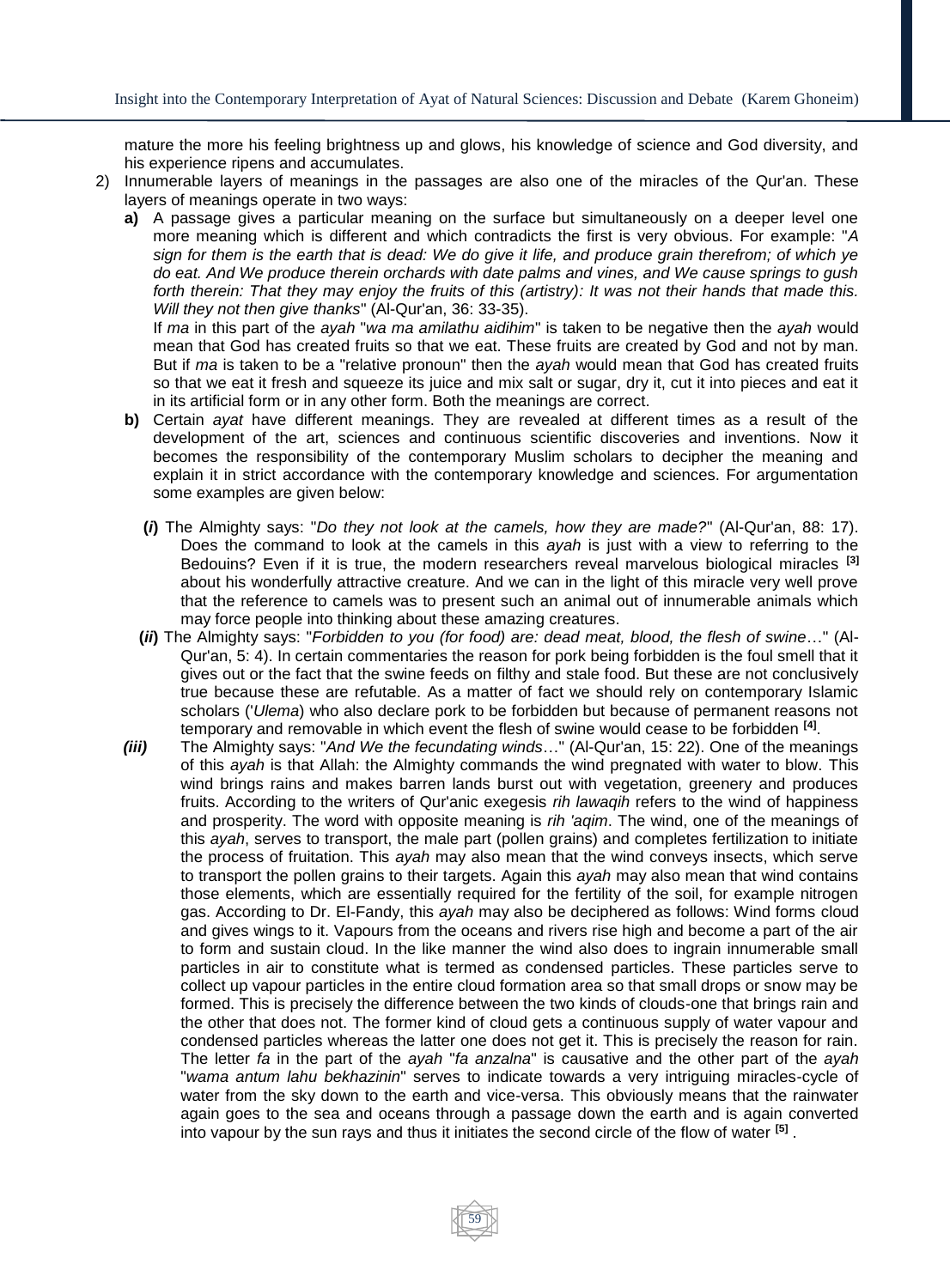Insight into the Contemporary Interpretation of Ayat of Natural Sciences: Discussion and Debate (Karem Ghoneim)

- *(iv)* The Almighty says: "*There is no soul but has a protector over it*" (Al-Qur'an, 86: 4). What does the meaning of protection of all creatures in the context of God means? One of the meanings is that He foretells us about the dangers and guards us as He is the best protector. In Surah Yusuf: "*But God is the best to take care (of him) and He is the Most Merciful of those who show mercy*" (Al-Qur'an, 12: 64). He guards us against those dangers also which are not known to us. Not only that He also protects us against dangers, which usually surpass our apprehensions. Protects also means that He has subjugated certain angels to note down our sayings and actions so that we may accordingly be punished or rewarded on the Doomsday. The Qur'an says: "*But verily over you (are appointed angels) to protect you-kind and honourable-writing down (your deeds). They know (and understand) all that ye do*" (Al-Qur'an, 82: 10-12). One of the meanings of protection is also that God has appointed a protector for every individual to prevent him to spread mischief and disturbances on the earth but for the fact that He, Himself wants to transform someone into a source of mischief for others. A comparatively modern meaning of this ayah, which is inferred from the statements of the scientists, is that the body itself contains white blood corpuscles (cells). Whenever some germs (microbes) seek to enter the body these cells fight against them and defend the body. Sufficient research has already been done regarding the utility, action, and its role to defend the body and for details the scientists may be referred to. The concept of protection mentioned in this ayah also gives a comparatively later meaning: that there are certain defensive lines within the body itself that fights against the germs. This view coincides with the opinion of the physicians. For example, the subtle hairs and watery material in the nose do not allow passage to the germs to enter the nose. Tears also offer resistance to these germs. Tonsils are no exceptions. They also fight and prevent the entry of germs. The biologists have given one of the modern meanings of this *ayah*. God has bestowed upon all living beings such abilities as to protect him against the dangers consequent upon a certain kind of perpetual struggle of all that is endowed with life. For example, man is specially blessed with common sense and wisdom. And this protects his destruction and helps him subjugate everything. A tortoise, therefore, has a shield, a snake has poison, a deer can move quickly and the fragile vegetation has innumerable prickles.
- *(v)* The Almighty says: "*He it is who showeth you His signs, and sendeth down sustenance for you from the sky: but only those receive admonition who turn (to God)*" (Al-Qur'an, 40: 13). God shows His signs from time to time and sends sustenance (*risq*) from the sky. But those who believe in Him and address Him with humility and fear, alone know the numerous signs of God and His immense bounties. Thus goes the common meaning of this *ayah*. But what does the 'sustenance' from the sky means? And indeed it is a very substantial sustenance that maintains animal and human life and holds up all kinds of vegetations. But some new dimensions of meaning may also be added to it.

The current meaning of sustenance (*rizq*) is perhaps the rays descending from the sun and producing moderate heat. In the absence of adequate availability of these rays all living beings must die and ocean and sea must freeze. But if the quantity of these rays is a little over than required, the extreme heat will convert all living things into vapour.

The term 'sustenance' in its correct meaning also refers to the sun rays which constitute the basis for food preparation of all kinds of vegetations through the process of photosynthesis. Strangely enough human and animals life is sustained through the same vegetation but human life is again dependent on animal life.

The current meaning of 'sustenance' also refers to the ashes of the shooting star (meteor) descending continuously from the sky in lacs and crores. They are, in fact, burst up in the atmosphere and only the ashes of these stars reach the ground. And this further adds to the fertility of the land.

One of the current meanings of 'sustenance' is discovered by science and these are carbon dioxide, oxygen and nitrogen gases, which are considered essential for all kinds of life.

Again the meaning of 'sustenance' refers to the intrinsic and spiritual food that serves to guide mankind out of darkness, and ignorance, and prevents him go astray. This guidance has descended in form of Revealed Books, divine messages on prophets and it serves to pulsate life in human beings.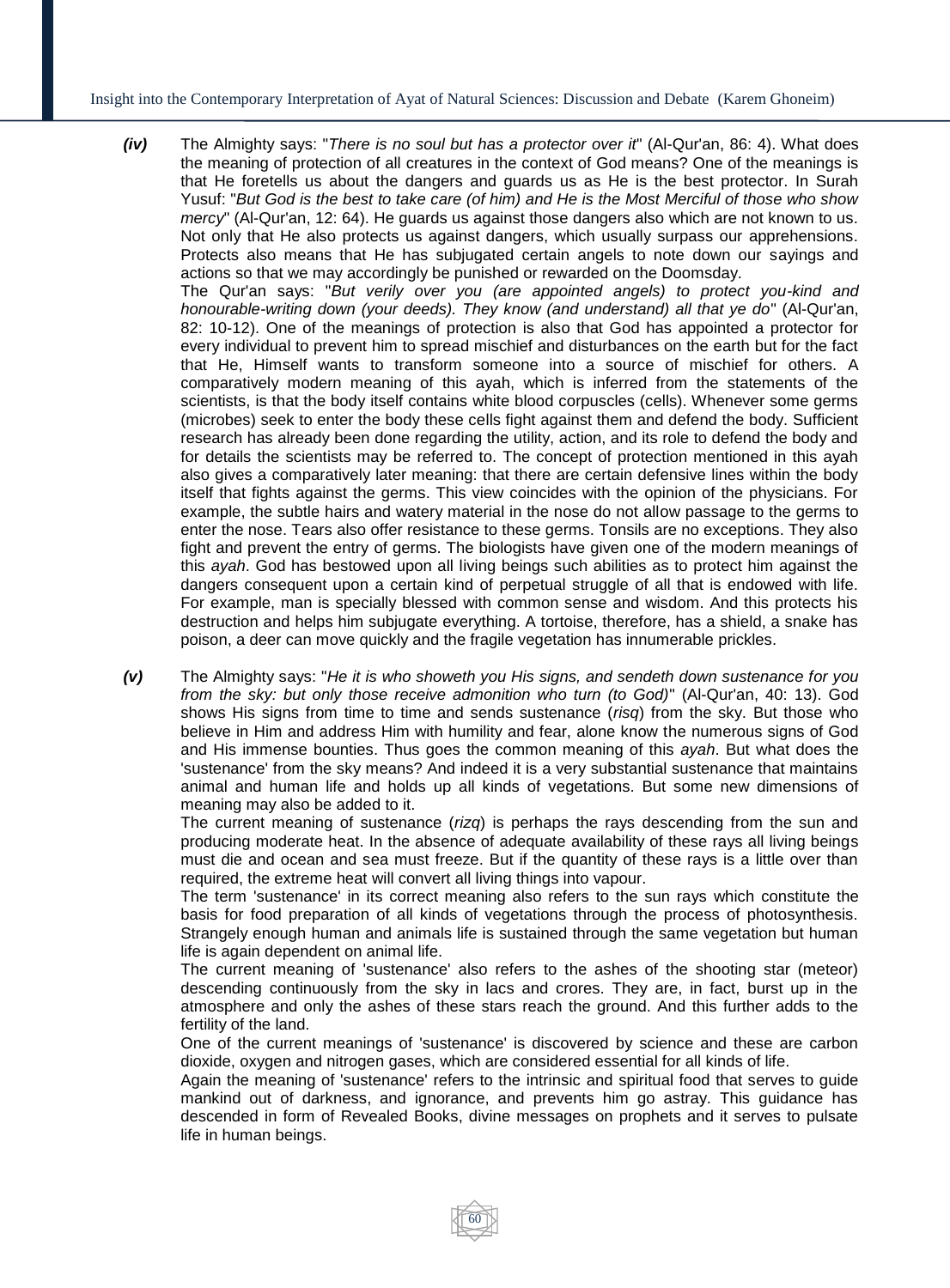*(vi)* The Almighty says: "*With power and skill did We construct the firmament: for it is We who create the vastness of space*" (Al-Qur'an, 51: 47). The exegesis of the Qur'an presented by the early writers appear to be correct and rational. According to it the whole universe, its expansion and large number of heavenly bodies all inclusive is not all, rather God, the Creator, the Greatest and the Highest and the Controller of everything has in abundance-much more than the sky has.

Dr. El-Fandy **[6]** adds a new dimension to the meaning: In the beginning people thought that earth is the center of the universe and that the sky ends with the last blue visible dome. The stars are in a state of suspension in this dome. Subsequently people came to know of this solar system whose diameter is five light hours (the light hour refers to the distance travelled by the light in a vacuum with the speed of 300 km/sec in one hour, approximately one billion kilometers). Thus the limit of the sky extended to our expanded galaxy which the Muslims designated as 'al-Tareeq Allabani' or 'Sekkat Allabbanah'. The diameter of this galaxy extending to the distance of one light year. Other galaxies were also discovered subsequently with the help of telescope. And the nearest galaxy 'al-Maraah al-Musalsalh' (This is situated at a distance of seven thousand of light years far from our galaxy) was discovered. This obviously led to the conclusion that this blue dome is, in fact, non-existent- it is at the most only a deceptive phenomenon of light. This sky now becomes still more expanded. Its boundary under the Dario waves measures the distance of 20 Arab light years. This also serves as an interesting interpretation of the *ayah* below: *"Futhermore I call to witness the setting of the stars. And that is indeed a mighty adjuration if ye but know*" (Al-Qur'an, 56: 75-76).

These examples illustrate that Qur'anic interpretation is not the monopoly of a scholar or of a particular generation. The more the knowledge grows and the culture, skill, and technology develop the more the grandeur of the meaning and the reason behind the miracle latent in the *ayah* of the Qur'an is revealed.

## **2.2. SECOND ARGUMENT**

The second argument presented by those who oppose the scientific approach to the interpretation of the ayat of the Qur'an consider the Qur'an as physical sciences. Nor has it anything to do with discoveries and researches in the natural world. This argument is only partially true. The Qur'an is, in fact, a book of guidance.

Commandments apart, it also invites contemplation on His wonderful skill of creation. But how? As a matter of fact, the *hikmah* (wisdom) of God is to provide innumerable sources of guidance. Sometimes, therefore, He addresses gently and in a pleasing manner, sometimes warns in a strongly worded vocabulary. He adopts strong methods to open up the eyes and provides insight and thereby forces people into contemplating on His wonderful creation. His great skill, and its manifestations. Perhaps that was the only reason behind the description of the signs of nature in the Qur'an. These signs of nature are listed below:

The sky, the earth, the sun, the moon, its different stages, Easts and Wests, signs of the zodiac, stars, planets, night, day, *fajar*, darkness of night, light and darkness, oceans, rivers, fountains, rain-laden winds, winds without rain, thick, layered and light clouds, thunder and lightning, white, red and black mountains fixed on the earth, barren and blossoming land, gardens, palm and grape, fig, olive, acacia, plum tree, ants, honey bees, wings of mosquitoes, spiders web, birds flying in layers after layers, camels, horses, domestic animals, milk coming out through a passage between dung and blood, honey, curative honey bees. All these phenomena and the creativeness deserve contemplation. Man must contemplate on the wonderful skill of this creation and realize the greatness of the creator. This will make him God fearing. It will make him still more fearing and fill up his heart with love and reverence of God, his specialization in sciences ans technologies notwithstanding. "*Seest thou not God sends down rain from the sky? With it We then bring out produce of various colours. And in the mountains are tracts white and red, of various shades of colours, and black intense in hue. And so amongst men and crawling creatures and cattle, are they of various colours. Those truly fear God among His servants who have knowledge. For God is Exalted in might, oft-forgiving*" (Al-Qur'an, 35: 27-28).

There is an obvious emphasis on contemplation in Qur'anic *ayat* and signs of nature and more than fifty *ayat* clearly stress the use of intellect and invite reflection.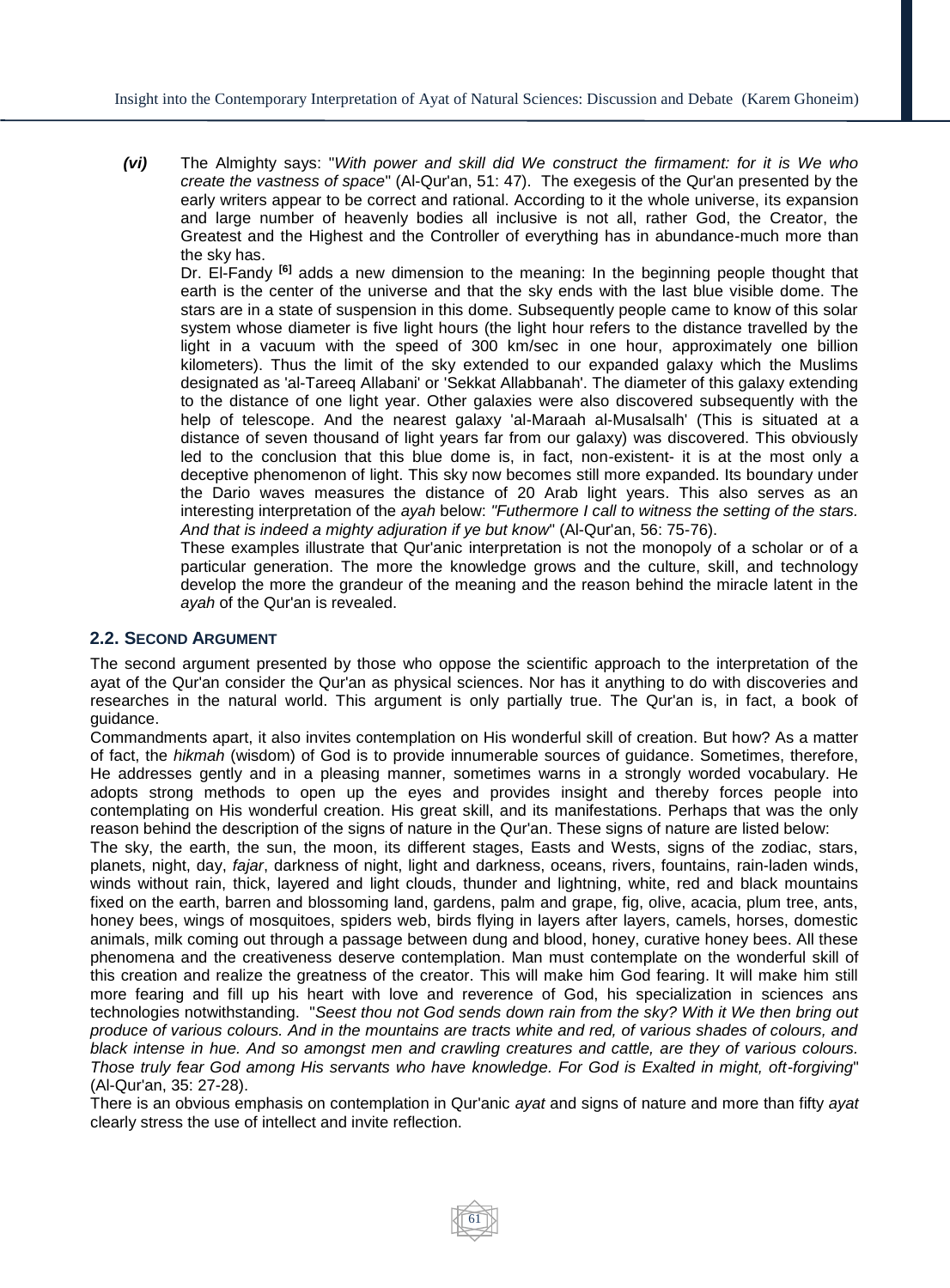## **2.3. THIRD ARGUMENT**

The third argument of those who oppose scientific exegesis of the Qur'an (mentioned before) is indicative of the fact that scientific truths are no more substantial than more hypotheses and theories. For some time the scientists consider it true but soon after reject it. Their understanding has been purely transitory and cannot be relied upon in the matter of Qur'anic exegesis. But this statement has been commonly refuted. What is liable to continuous change cannot in fact, constitute the core of the principle of science. It is only the hypothesis which is very much under argument and research and-may justifiably be changed. As a matter of fact a hypothesis is finally concluded taking recourse to well established scientific facts and theories. The more the valid information about nature is made available through analogy and comprehension, alteration and even for validating the hypothesis.

But it is important to note that the scholars of natural science like all other scholars may differ in point of their awareness, study and expertise. While talking about the Qur'an, one may take recourse to scientific facts and their reliance on hypotheses and theories. The two-scientific facts and reliance on hypotheses- are different entities. This has been illustrated by the following examples:

- *(i)* Right from the time of Ibn al-Haytham down to the present day, lot of information and scientific facts about light has been collected. Initially the scientists arrived at the conclusion that light is reflected from the object and subsequently concluded that it splits down. Again they concluded that light spreads, reflects, deviates, polarizes. Thus many theories about the essence of the nature of light came to be known, for example "Newton's Corpuscular Theory", "Huygens' Wave Theory', "Plank's Quantum Theory", etc. But these apart, full facts about light are still unknown.
- *(ii)* The fact that the living body is made up of cells and that these cells are complete in themselves and help the functioning of life by their mutual cooperation was discovered about one and a half century ago. This has not been refuted even after wonderful discoveries by a number of developed microscopes and sophisticated instruments of investigation. The theory of cell discovered one and a half century ago is still valid despite the invention of electronic microscopes which revealed the presence of chromosomes and lysosomes. Biochemistry, biophysics and molecular biology do reveal genes, nucleic acids and molecules. But do they refute the theory of cells?
- *(iii)* The mankind has known atomic theory for quite long time. The atomic theory is based on the assumption that matter is made up of atoms. Does modern research and its interferences (that revealed the proton, electron, neutron and even subtle and wonderful 'Quark' particle) refute the atomic theory?

## **3. ISLAMIC SCHOLARS AND THE COMPREHENSIVENESS OF THE QUR'ÂN**

Dr. Abdul Aziz Ismail's **[7]** efforts were greatly appreciated by the late Sheikh Mohammad Mustafa Muraghi, the Vice-Chancellor of Al-Azhar University in the introduction of his book al-Islam wal-Tib al-Hadees. But he did not agree with his point of view that the Qur'ân should be interpreted out of its context and in inconsiderate vocabulary. He says: My appreciation of the book and its author should not be mistaken. In fact I do not want to say that the Qur'ân contains the details of all the sciences in current educational style. I just want to bear upon the fact that the Qur'ân describes the basic principles of all those things, which a man must know to transcend him to a point of perfection both physically and spiritually. And the Holy Qur'ân is undoubtedly accessible to the scholars having interest in different sciences and demands them to communicate to the people whatsoever knowledge is collected till date?

Dr. Maurice Bucaille also subscribes to Sheikh Muraghi's opinion **[8]**. Mohammad Farid Wajdi appreciates the efforts of the writer of the book al-Islam wal-Tib al-Hadees. He says: The book provides sufficient material for those who reflect upon Qur'ânic ayat. Those who are inclined towards modern approach should think and contemplate on the Qur'ânic ayat, which are related to the universe. The book therefore should get acceptance and currency among the students of universities. It must persuade them into reciting the Qur'ân and seeking guidance from it. The book should also get currency among the students of theology so that they may be able to appreciate modern sciences and look upon it in high esteem. They should know that the relevance of various sciences particularly in the matter of revealing the 'hidden treasures' in and illustrating the miraculous vision of the Qur'ân is now an established fact **[9]** .

The contemporary Islamic scholars strongly affirm this view and consider the Qur'ân all-embracing and a very comprehensive divine discourse. But how did the early scholars think about these issues? In fact, the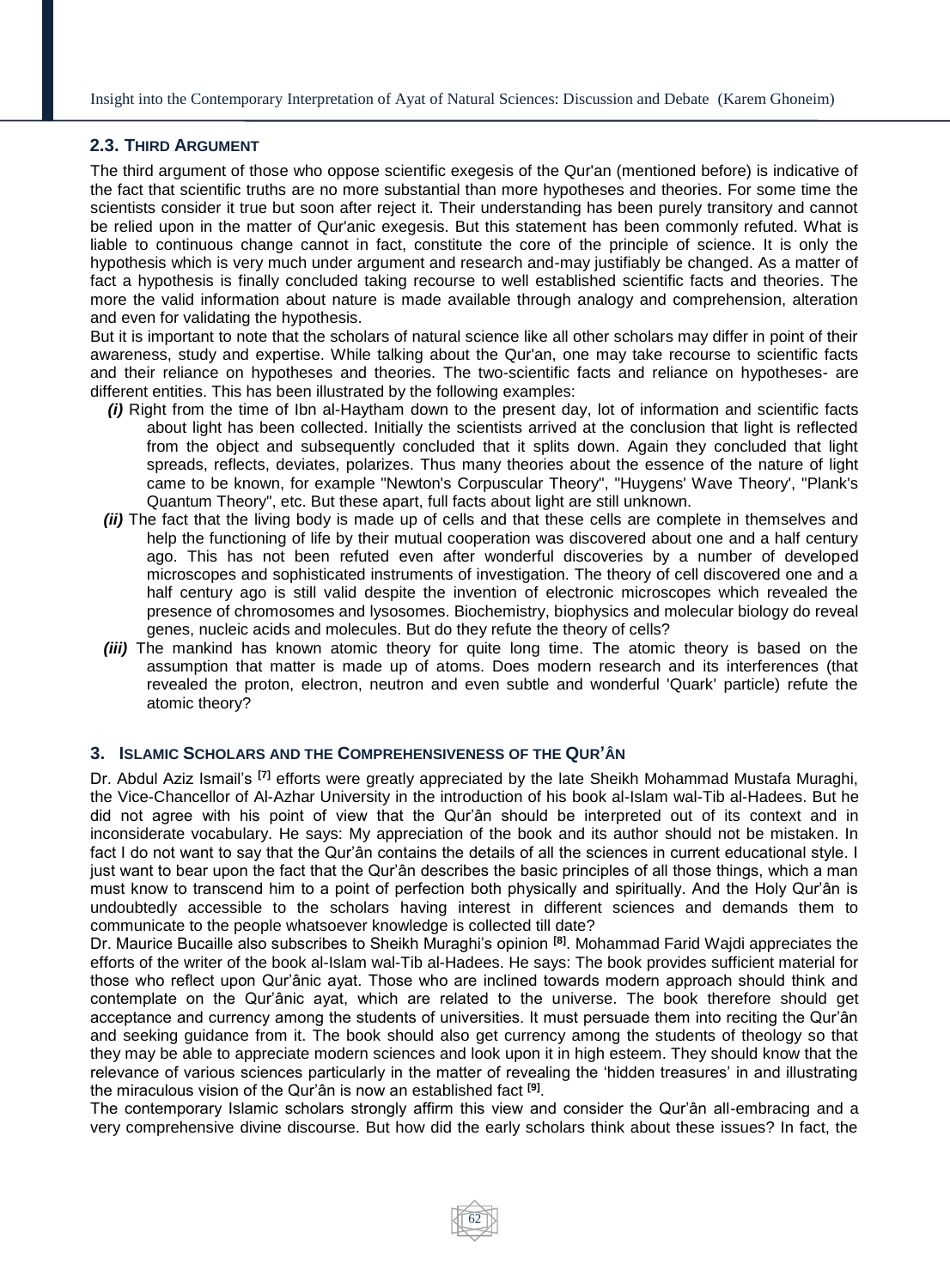opinion of early scholars is equally important and should be ascertained and evaluated through a comparative study of the views of the writers of both the periods. To achieve this end, let us quote below the opinion of Imam Ghazali, Imam Sayuti and Imam Abu al-Fazl Mursee.

Imam Ghazali thinks that the Qur'ân underlines all the principles of sciences. He says: The Qur'ân contains enough symbols and hints for the thinkers whose approaches differ substantially with regard to various theories and philosophies. But this fact is perhaps intelligible to a wise person alone. In fact, the Qur'ân is very comprehensive and include all sciences within its parameters. And this has been affirmed by Hazrat Ibn Masud (RA). "Every man who wants to become well versed in the early and modern sciences should read and contemplate over the Qur'ân" **[10]** .

Imam Ghazali in his book *al-Jawaher* writes in the same vein: Medicine, astrology, zoology, anatomy, magic and miracles and many other sciences are hinted at only in this *ayah* of the Qur'ân *"And when I am ill, it is He who cures me"* (Al-Qur'ân, 26: 80). This implicitly indicates the sciences that deal with causes and cures of diseases. In the same way the *ayah "The sun and the moon follow courses (exactly) computed"* (Al-Qur'ân, 55: 5) also indicates towards astronomy and towards the structure of the sky and the earth **[11]** .

Imam Jalaluddin Al-Sayuti also subscribes to the same opinion and takes help from the following ayah: *"Nothing have We omitted from the Book"* (Al-Qur'ân, 6: 38). *"And We have sent down to thee the Book explaining all things"* (Al-Qur'ân, 16: 89).

Al-Sayuti also quotes some *Ahadith* and *Athar* (prophetic traditions) to substantiate his stand. For example he talks about a hadith, which Abu-Sheikh refers to Abu Huraira and in which Prophet Mohammad (Peace be upon him) says: (The Qur'ân is a very comprehensive book-not even a particle, a mole or an insignificant mosquito have been left out). Also, Hazrat Masud comments that all the sciences, in essence, have been touched up in the Qur'ân and that it provides sufficient explanation to everything, but our limited knowledge handicaps us to understand this fact.

Abu al-Fazl al-Mursee also thinks in line with these scholars. In his commentary on the Qur'ân, he writes: The Qur'ân does include all the sciences of early and modern times in one or the other form within its parameters. For example: the truth that medicine which is largely responsible for health-care and maintenance of vitality cannot possibly play its role unless it works to create moderate temperament in contrary states of body through a process of action and reaction. These are some of the facts which may be inferred straight from one *aya*h: *"… But hold a just (balance) between those (extremes)"* (Al-Qur'ân, 25: 67). Mathematics, algebra and astronomy are no exceptions.

## **4. TAFSIR BIL-RAE (OBTRUSIVE EXEGESIS OF THE QUR'ÂN):**

To attempt to write commentary on the holy Qur'ân does demand an extra ordinary command and ability. And only those who are well versed in different sciences and that of in the sciences of the Qur'ân can accept the challenge. He can, of course, present right thoughts and rid himself of all those confusions which usually arise out of the misunderstanding of its lexical, scientific and that of *deeni* implications. It will also expel ignorance and prevent distractions. However, the pious-man of the past always refrained himself from undertaking this difficult task. But sometimes when circumstances forced them into explicating the Qur'ân they did accept the challenge but with alertness and scruples and full accountability to the day of judgment **[12]** . The Islamic scholars have, therefore, provided the details of the pre-requisite which are to be fulfilled before accepting this difficult and great assignment. Imam Ghazali discusses the details of these requirements in his book *Ihya Ulum al-Din*. He says:

The idiom of the Qur'ân has two fold meanings - the apparent one and the latent one. The apparent one is intelligible to a common man and also to a scholar. But the latent one is difficult. It is intelligible only to scholars and researchers…In an authentic *hadees* the prophet says: (The obtrusive commentators of the Qur'ân are doomed to hell). In certain *athar*, therefore, any intrusion in the matter of the explication of the Qur'ân is forbidden. It obviously means that one should have full reliance on traditions and transmission of knowledge and avoid inferences and use of reason in the matter of Qur'ânic exegesis. Or does it mean something else? The first statement is rather not tenable because of the following reasons:

63

*(i)* It obviously indicates that in the matter of Qur'ânic exegesis help should be taken from prophetic traditions only, but this is possible in case of a small part of the Qur'ân.

*(ii)* The companions of the prophet and the subsequent commentators of the Qur'ân differ in the explication of some of the ayat. Every commentator explains the meaning of these *ayat* according to his own inference.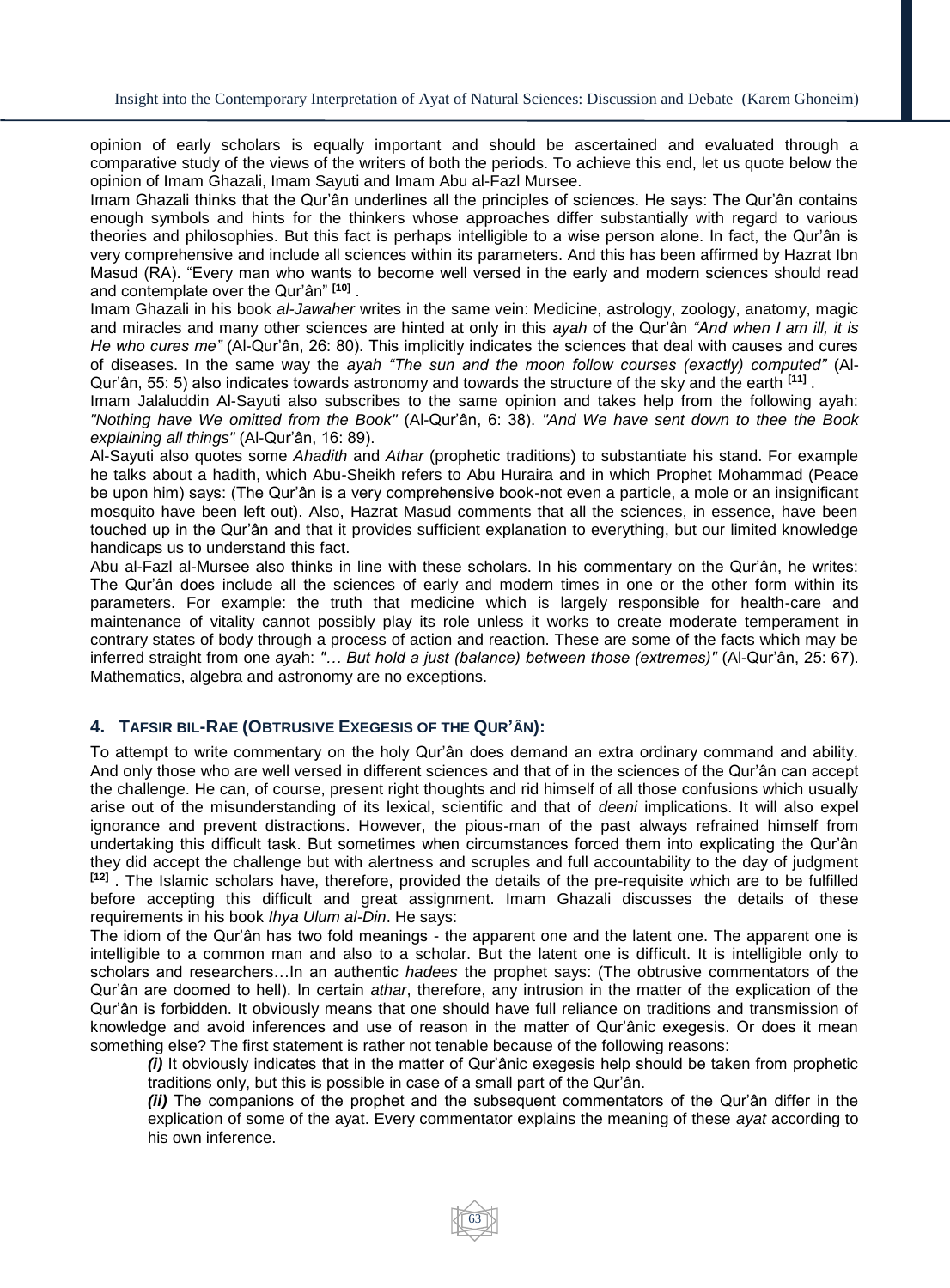*(iii)* The Prophet Mohammad (Peace be upon him) once prayed Allah to bless Hazrat Ibn Abbas the ability to understand *Deen* and the capability to interpret (*Tawil*) the Qur'ân.

*(iv)* The Qur'ân says: *"If they had only referred it to the Apostle, or to those charged with authority among them, the proper investigators would have tested it from them"* (Al-Qura'n, 4: 83).

This leads to the conclusion that genuine scholars may draw inferences in the matter of explication of the Qur'ân.

Imam Ghazali further says: Reliance on one's own intellect in the matter of explication of the Qur'ân has been forbidden in *Ahadees* because of two reasons: The commentator may have some fixed opinion about certain things by virtue of his temperament and may attempt to justify his point of view by his interpretation of certain *ayat* which superficially appear to correspond to his stand. Had there been no obsession on the part of the commentator, the inference may have been different. The second reason: In obtrusive commentary, the commentator keeps his eye fixed on Arabic language and does not care about the *Gharaib* al-Qur'ân. *Gharaib* al-Qur'ân is a very comprehensive term. It includes brevity, deletion, use of pronoun, without an antecedent (*ikhtisar, hazaf, izmar, etc*.). In fact the commentators are swayed away by their over-confidence in Arabic language and never take help from tradition. They are the most probable persons to commit errors in the matter of explication of the Qur'ân. And when they do so, they become an obtrusive commentator. Tradition does reflect on the superficial aspect but subsequently it penetrates deep into the latent aspect to unravel the real meaning. Possibly the real meaning cannot be inferred without the help of apparent meaning.

Again Imam Ghazali while giving details of the different kinds of *Gharaib* writes: The more the established scholars are capable of deep and extensive knowledge, the more they are sacred. And the more they are devoted to and sincere in the matter of contemplation over the Qur'ân, the more the mysteries of the Qur'ân is revealed to them. In fact every one is benefited but according to his capacity. No one can be fully benefited of His bounties as it is immensely vast. And therefore, there cannot be any unanimity regarding the meaning. There does exist difference in opinion in the understanding of the Qur'ân **[13]** .

### **5. LIMITS OF THE QUR'ÂNIC INTERPRETATION (TAWIL)**

The commentators of the Qur'ân unanimously assert that genuine Qur'ânic exegesis is based on the apparent meaning of the *ayat* provided that this meaning is acceptable rationally and by the canons of *Shari'ah*. However, if the apparent meaning is not acceptable then there are two ways to interpretation **[14]** .

The first consists of the early virtuous persons–the companions of the prophet and their successors–who approve of and act according to the apparent meaning of the Qur'ân. And they leave the real meaning which is not intelligible to them to the care of God. As God Himself recommends it: And those who are firmly grounded in knowledge say: *"We believe in the Book; the whole of it is from our Lord!" and none will grasp the Message except men of understanding*" (Al-Qur'ân, 3: 7). And the second group consists of the later scholars who made earnest effort to realize the necessity of *tawil* (interpretation) when required and avoided all kinds of comparison (*tashbih*) to divine attributes. They also made effort to remove all possibilities of doubt. Among them Tabari, Zamakhshari, al-Razi and al-Sayuti deserve to be mentioned. For example, the following are some of the *ayat*, which should not be explained on the basis of its surface meaning.

*"Verily, when He intends a thing.His command is 'Be', and it is"* (Al-Quran, 36: 82). *"All that is on earth will perish. But will abide (for ever) the face of thy Lord"* (Al-Qur'ân, 55: 26, 27).

The first *ayah* obviously means that Allah addresses and commands something that does not exist to be in existence. This is a situation which cannot be rationally conceived. And the second *ayah* obviously compares the self of Allah to accidental objects. This situation is also impossible rationally and by canons of *Shari'ah*. The fact that Allah is eternal and He cannot be equated to anything is undeniable. Nor can He be compared.

In connection with these *ayat* the opinion of the early commentators is clear. They adopt the literal meaning and seek its approval. They never compare the self and the attributes of Allah to accidental objects and leave the hidden reality in these *ayat* to the care of Allah. Contrary to the early writers the later commentators say that the expansion of Islam was not the monopoly of the Arabs. Other nations also made their substantial contributions to it and a very large number of people accepted Islam after the companions of the prophet and their successors. Therefore a detailed interpretation of these *ayat* seems to be necessary lest the probable doubts should arise and adversely affect their faith. They, therefore, interpret the first *ayah* as to mean that when Allah wants something to exist He just effects its existence without any delay or obstruction by His divine power. In the second *ayah*, according to them 'face' refers to the divine self.

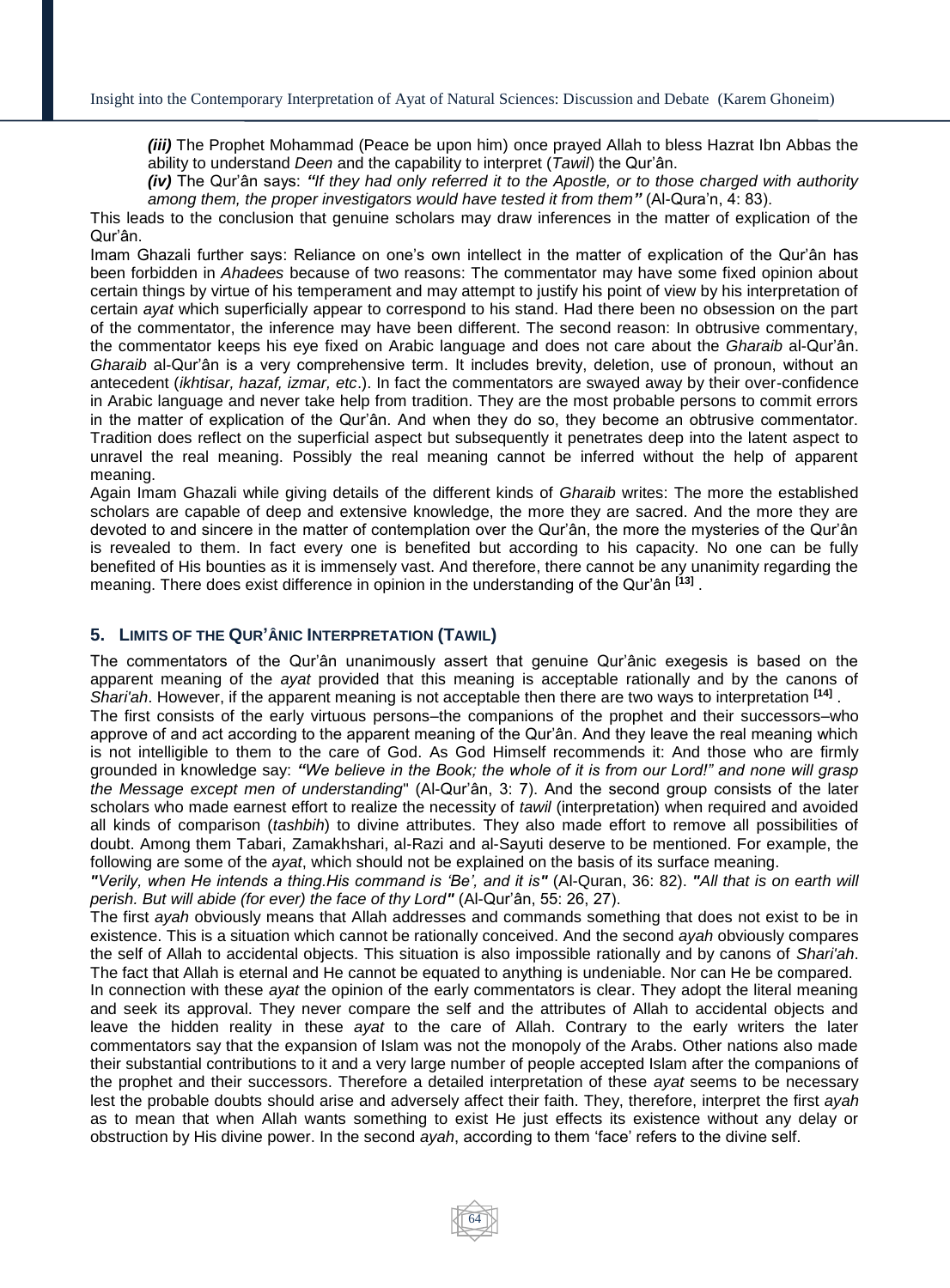However, a number of commentators have permitted a detailed interpretation (*tawil*) of the Qur'ânic ayat provided that it does not go against *Shari'ah*. But this authorization has made things intellectually confused and complex and the different sections of Muslims have fallen victims to perilous misconceptions **[15]**, for example *Shia*. They explicate certain *ayat* in accordance with their wishes. They believe that the Qur'ân has both apparent as well as latent aspect. And the latent aspect is multilayered whose real and complete understanding is the monopoly of only the Imam Ma'soom (infallible Imam). According to their belief the *Wahy* descends upon the infallible Imam though the messenger of the *Wahy* is not visible. A few more examples of their commentary and interpretation is given below:

Allah says: *"If any do good, good will (accrue) to them therefrom and they will be secure from terror that day. And if any do evil their faces will be thrown headlong into the fire"* (Al-Qur'ân, 27: 89, 90). Imam Baqar while interpreting this *ayah* takes 'good' as to refer to the acceptance and recognition of Imam and love for *ahl-ebait*. And the *ayah "And say: 'work (righteousness) soon will God observe your work and His Apostle, and the Believers"* (Al-Qur'ân, 9: 105). Imam Ja'far Sadiq while explicating this ayah takes believers (momineen) as to refer to the Imams of *ahl-e-bait*.

In the matter of explication and interpretation of the Qur'ânic *ayat*, the commentators who have taken recourse to the scriptures (Bible and Torah) have also made mistakes. The Christians and the Jews have introduced changes in their revealed books. Also they have introduced tales, silly talks and self made stories in their books to please the rulers, to obtain control over the people and to obtain other material prosperity. This has substantially affected the commentary of the Muslim schools. They took help from these books and their own commentaries allowed room for the silly talks and myths to find its way. They should have been a little more cautious. The non-authenticity of these revealed books reaches its peak. The followers of these books introduced self-made material on one side and while translating them into Arabic made many distortions which obviously changed the facts and the real meaning. Some examples will be discussed subsequently.

## 6. AYAT-E-KAWNIAH - ITS SCIENTIFIC INVESTIGATIONS: RULES AND GUIDING PRINCIPLES

Some of the rules and guiding principles are discussed in the lines below. The presence of these rules and principles are essential not only for the scientific investigation or scientific probe but also for the exposition of the latent miracles in the Qur'ânic *ayat* related to nature. But before discussing the matter at length it obviously appears essential to explain that the current terminologies and phrases like 'scientific exegesis' of the Qur'ân or 'contemporary' interpretation of the Qur'ân are not Islamically palatable and also contravene the rational basis of theology. We should therefore avoid making this kind of effort. Any attempt to probe the miracle is no more substantial than *ijtehad*; it cannot be technically termed as exegesis. These rules and guidelines are given below:

### **6.1. TAKING RECOURSE TO VARIOUS EXEGESIS OF THE QUR'ÂN:**

We must take recourse to reliable books of Qur'ânic interpretation while making arguments about problems related to knowledge or to the explanation of any argument regarding to nature. There are many reliable books. Only a few of them have been mentioned below:

| Tafseer Ibn Jarir Tabari  | Ibn Jarir Tabari               | 4 <sup>th</sup> century Hijri  |
|---------------------------|--------------------------------|--------------------------------|
| Tafseer Bayzawi           | Bayzawi                        | 8 <sup>th</sup> century Hijri  |
| <b>Tafseer Ibn Kathir</b> | Ibn Kathir                     | 8 <sup>th</sup> century Hijri  |
| Tafseer Aloosi            | Aloosi                         | 13th century Hijri             |
| Al-Tafseer al-Wazeh       | Dr. Hejazi                     | 13th century Hijri             |
| Al-Muntakhib              | Al-majlis al-a'la, li al-shiun |                                |
|                           | al-Islamiyyah Misr             | 14th century Hijri             |
| Fi-Zila al-Qur'ân         | <b>Syed Qutub Shaheed</b>      | 15 <sup>th</sup> century Hijri |
| Safwat al-Tafseer         | Mohammad 'Ali al-Sabuni        | 15 <sup>th</sup> century Hijri |
| Al-Khawatir               | Mohammad Mutawalli Sh'uravi    | 15 <sup>th</sup> century Hijri |
|                           |                                |                                |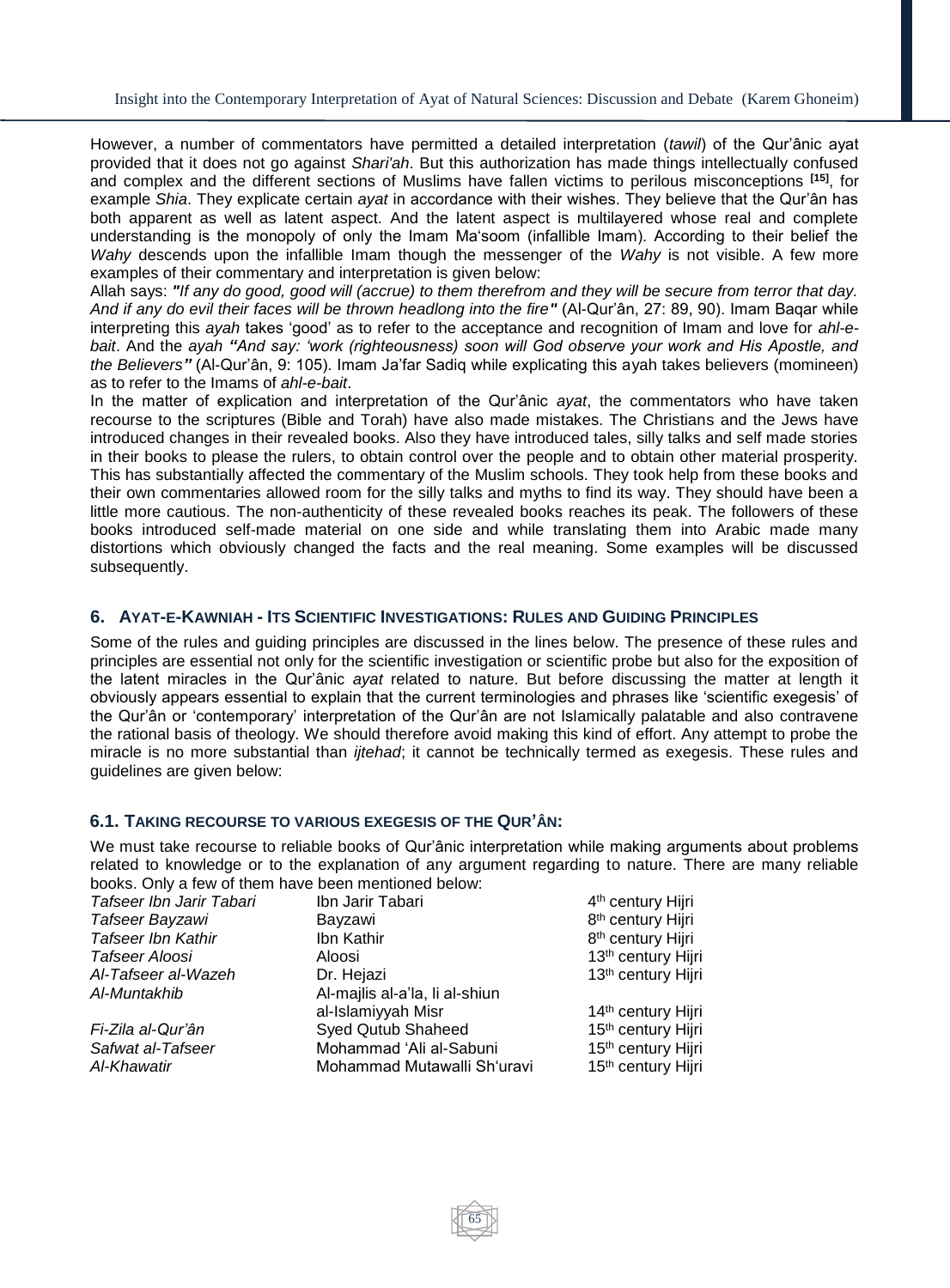Insight into the Contemporary Interpretation of Ayat of Natural Sciences: Discussion and Debate (Karem Ghoneim)

## **6.2. EXPERTISE IN THE RELATED DISCIPLINES OF KNOWLEDGE:**

The responsibility indicated above is undoubtedly very great and extra ordinary. Those who accept the challenge should necessarily obtain expertise in natural sciences. They should also be conversant with Arabic grammar and should also have obtained full knowledge of the words and terminologies under consideration. Simultaneously they should be fully aware of the greater part of the Qur'ânic knowledge, for example the actual context of the revelation of *ayat*, or that of the context of the nullification of certain *ayat*, etc. He should also be conversant with the art of recitation of the Qur'ân.

## **6.3. ARGUMENTS BASED ON PROVED SCIENTIFIC FACTS**

Scientific interpretation of any of the Qur'ânic ayat related to nature should be made in the light of those scientific facts, which have already been proved. Any help from any theory, point of view, hypothesis or any kind of speculation should be avoided. Obviously proved scientific facts are those facts, which have never been controversial, and scientists have been unanimous about their truth. For example, the entire phenomena related to expansion and contraction of minerals by heating and cooling; the boiling of water and its evaporation at 100°C under ordinary atmospheric pressure and its freezing at 0°C, the fact that the earth is round and that it rotates around the sun on its axis etc. Scientific theories are in fact the collection of different experiences and observations. But there are possibilities of errors caused by scientific instruments. For example, take the theory of evolution. Still there are people who defend it, the fact that they know the shortcomings and pitfalls notwithstanding. As far as scientific hypothesis is concerned it is perhaps based on speculation, which the scientists use to explain such phenomenon, which lacks proof and cannot be finally explained.

## **6.4. THE ADVANTAGE OF MULTIPLE MEANING OF THE WORD**

The special distinction of Arabic language- the language of the Qur'ân also - is that its words are full of synonyms, eloquence and rhetoric devices. These words have innumerable meanings. If the former scholar gives one meaning, the latter scholar may change it while interpreting a particular *ayah* with a view to further explaining the meaning of the ayah. And there is nothing wrong in it. It will never lower down the sense of respectability related to the former scholar. In fact every scholar has a right to take recourse to the current civilizational and conceptual trends of his time. In both the situation the word itself exists and help may be taken from the dictionary written below:

Lisan al-'Arab (Ibn Mnzoor), *Basair al-Tameez fi Lataif al-Kitab al-'Aziz* (Mujaddin Feerozabadi)

Thus it is imperative for us to use real meaning and not metaphorical meaning till the former meaning fails.

## **6.5. EXCELLENCE IN THE SPHERE OF KNOWLEDGE IS NOT SUFFICIENT FOR THE ESTABLISHMENT OF THE MIRACLES OF THE QUR'ÂN**

In fact it goes against the dignity of a modest researcher to draw comparison between Qur'ânic *ayat* and human knowledge and scientific discoveries. Whatsoever the Qur'ân indicates to is holistic, immortal and perpetual. And human knowledge, inventions and discoveries are just an insignificant reflections of the perfect and all-embracing knowledge of the Almighty. We, therefore, cannot justifiably commit that the Qur'ân has given instructions about insignificant and substantial problems of life particularly with a view to drawing comparison between Qur'ânic *ayat* and human knowledge and satisfying the modern materialistic rationality by establishing the superiority of the Qur'ân. If we do it, we are liable to commit errors and make mistakes.

We will perhaps complicate the matter with unwanted details and go contrary to the basic objectives behind the divine revelation. For example, it will be an extreme stupidity to imagine that the annunciation of the Prophet Mohammad (Peace be upon him) was precisely with a view to explaining the laws of gravity, informing about heaven and the various systems related to it, breaking of atoms and conquering the space. The fact remains undisputed that the annunciation of the Prophet Mohammad (Peace be upon him) was to provide instructions to mankind and this will continue to be preached perpetually by the Islamic scholars- the successors of the Prophet Mohammad (Peace be upon him).

## **6.6. CONSIDERATION OF THE VARIOUS CONTEXT OF THE OCCURRENCE OF QUR'ÂNIC AYAT**

Sometimes a particular Qur'ânic *ayah* deals with several natural phenomena, whereas one natural phenomenon is often discussed in several Qur'ânic *ayat*. It is, therefore, necessary that we should adopt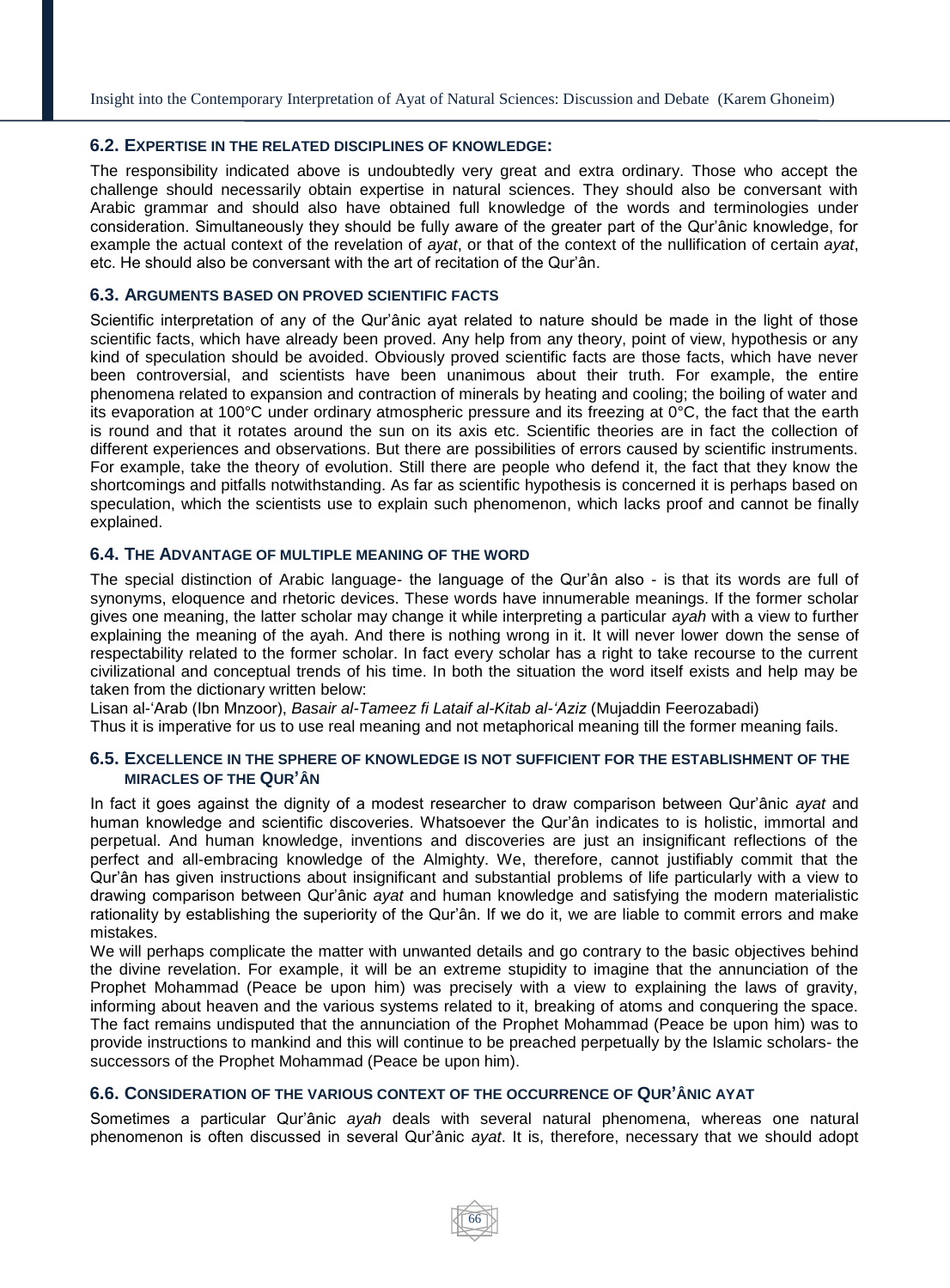either one out of the two methods or both together to unravel the miracles of the Qur'ân while dealing with a particular phenomenon. The first method is to take up a comprehensive *ayah* and explain all the phenomena presumably discussed in it. The second method is to discuss all the related phenomena separately. Lastly, we should also pay attention to other *ayat* in which the phenomena have been mentioned and make efforts to comprehend the connections that exist between the general context of the natural phenomenon and the *ayah*.

## **6.7. PROVISION OF TAWIL AND TAFSIR IS NECESSARY**

Lastly, the rules of interpretation discussed above should be considered indispensable.

### **7. IMBALANCES IN THE INTERPRETATION OF THE AYAT-E- KAWNIAH**

In the lines above, we have discussed these matters at length. Also we have discussed the views of those who deny adopting scientific attitude and unnecessarily interpret the Qur'ânic *ayat* in the light of scientific theories and hypothesis. In fact the correct and superior method is based on certain rules and regulations and leads to a method, which if we adopt we can presumably take precaution and rid ourselves of great dangers inherent in Qur'ânic interpretation.

Now, it seems appropriate to discuss some of the important points, which the theologians and scientists should bear in mind.

(Theologians are those scholars who have specialized in the theology. But we cannot designate them as *rijaluddin* (Men of religion) lest they should be mistakenly compared to Pope and Soothsayers of the Church).

## **7.1. IRREGULARITIES OF THE FORMER EXEGETES:**

Some of the books of commentary (particularly old commentaries) give the impression that they contain too much of baseless tales, silly talks and *Israiliyyat*, nowithstanding the fact that these books are excessively read and their commentators are widely known for their expertise. Here we present some examples to illustrate the potentially dangerous accusations. This is necessary before we undertake to examine the various reasons for the incorporation of *Israiliyyat* in the various books of commentary

### *The First Example:*

In some of the books of commentary a very strange and surprising categorical order of statement has been made about the origin of heavens, earth, animals, and the state of their creation.

The reporters have copied down this particular tradition in different words. (But the meaning is one and the same). The Almighty first created the 'green essence' many times larger than the strata of heavens and earth when He willed to create them and looked at the essence so dreadfully that it melted into water. Again when He looked at the water it began to boil violently giving out froth and smoke and the dread of God electrified the whole. From the day of creation down to the doomsday the thunder will perpetually continue. In this smoke has been used for creating the heavens. Allah says: *"Moreover He comprehended in his design the sky, and it had been (as) smoke"* (Al-Qur'ân, 41: 11). And the froth for creating earth. The part of land that appears first on the surface of water was Makkah and the ground below Makkah was made even by Him, and rightly designated as '*Ummul-Qura*' (Mother of cities). Allah says: *"And the earth, moreover, hath He extended"* (Al-Qura'n, 79: 30). Initially the earth had only one stratum but subsequently it was clove asunder into seven substrata by God. Allah says; *"Do not the unbelievers see that the heavens and the earth were joined together (as one unit of creation), before We clove them asunder?"* (Al-Qura'n, 21: 30). And then Allah had sent an angel from below the heaven to descend on the earth and he continued descending till he reached below the seven layers of the earth and lifted the earth on his shoulder. His one hand indicated towards east and the other towards west. Thus he caught hold of the earth strongly with his extended hands. But his legs were not rooted. And therefore Allah commanded an ox with seventy thousand horns and forty thousand legs to descend to the earth and provide ground for the angel to stand firmly on his hump but without any avail. The angel's leg still remained loosely fixed, therefore Allah again sent a piece of green ruby from the paradise. This ruby in its width may be compared to a distance of five hundred years' travel. And the ruby was placed between the hump and the ear of the ox. Now his legs got firmly fixed and his horns were spread down in the sea and he used to breath out once in a day. His breathing out used to cause flood-

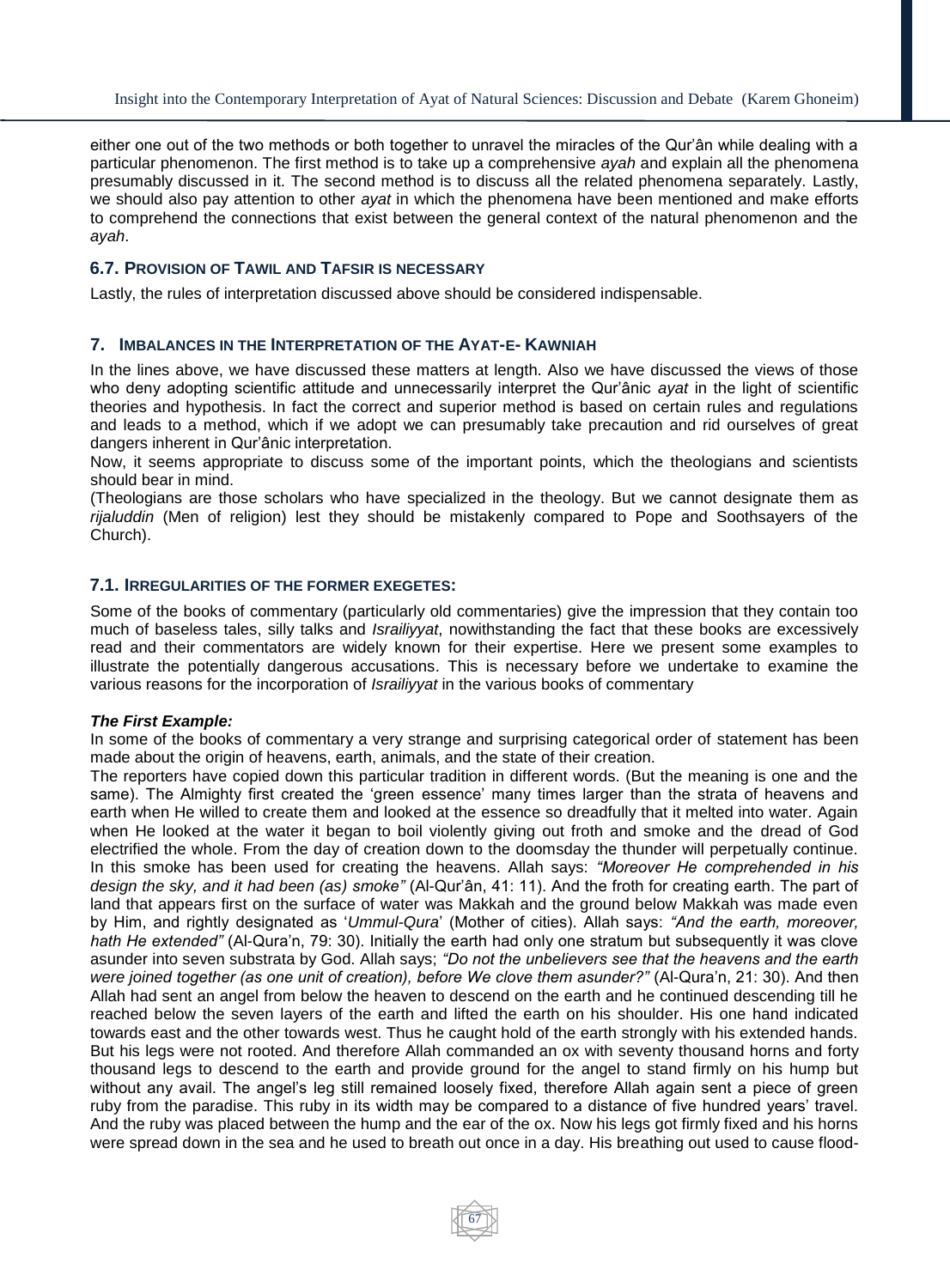tides. Whereas breathing in used to effect its withdrawal- ebb-tide. (According to this tradition the formation of the phenomena of flood-tide and ebb-tide appears to be very strange). But all this ultimately proved to be futile. The ox's leg could not be fixed and then Allah produced a green rock which was as voluminous as that of seven heavens and seven earths put together. Now the ox's legs got firmly fixed on it. The same rock has been referred by Luqman to his son in the *ayah* below:

*"O my son!" (said Luqman), "If there be (but) the weight of a mustard seed and it were (hidden) in a rock, or (anywhere) in the heavens or on earth, God will bring it forth…."* (Al-Qura'n, 31: 16)

The tradition further says that the gall bladder of Luqman got ruptured by its dread and he died immediately as soon as he made this statement. And thus this proved to be his last instruction to his son. But the rock did not stay tranquil. Therefore, Allah created *noon* ('*noon*' is a great massive fish known as Lutiya having its filial appellation with Bahr almut) and placed the rock on its back. But for his back the whole of his body was empty. The fish was in the sea and the sea was on the wings of the wind and the wind itself was placed on a pot. The weight of the world and the entire material in it put together compares to the weight of two words of the Divine Book. Allah commanded 'be' and it was there. Allah says: *"For to anything which We have willed, We but say the word 'Be' and it is"* (Al-Qura'n, 16: 40). Now Iblis made access to the fish and created doubt in its heart. Iblis addressed Lutiya and inquired of it whether it had known how many people, animals, trees, and mountains are placed on its back: He further inspired the fish and told that it could throw its heavy weight to get rid of it. Lutiya was swayed by his persuasion and made up its mind to do the same. But before it could get rid of this heavy weight, Allah sent a worm that penetrated into the gills of the fish and reached its mind. Subsequently the fish made entreaties to Allah and then the worm was commanded to get out of its gills. Now the two - the fish and the worm were looking at each other face to face. The fact was that no sooner did the fish was swayed by the persuasion of Iblis, than the worm will penetrate into its gills. It is the same fish Allah has sworn by: *"Nun, By the pen and by the (record) which (men) write"* (Al-Qura'n, 68: 1). The reporter further continues that the earth floats like a boat on the surface of water and therefore Allah got it frozen with the help of the mountain. Allah says: *"And the mountains hath He firmly fixed"* (Al-Qura'n, 79: 32); *"And the mountain as pegs"* (Al-Qura'n, 78: 7); *"And He has set up on the earth mountains standing firm lest it should shake with you…"* (Al-Qura'n, 16: 15). And Allah created a massive mountains of topaz and olivine which is known as 'Qaf mountain'. It went into the making of heaven. Allah says: *"Qaf: by the Glorious Qur'ân (Thou art God's apostle)"* (Al-Qura'n, 50: 1).

This tradition is obviously one among those silly talks which is not acceptable to Islamic *Shari'ah*. These self made and concocted traditions have been deliberately incorporated in the books of commentary of the Qur'ân and interposed Qur'ânic *ayat* here and there to make people believe that these tales are also a part of the entire interpretation of the ayat. But to a sensible man, if he reflects upon these facts, the bagginess, adulteration and the falsehood of these doubts and silly talks will be well exposed.

### *The Second Example:*

One of the *ayat* of Surah Al-Rahman reads as below: *"O ye assembly of jinns and men! If it be ye can pass beyond the zones of the heavens and the earth, pass ye! Not without authority shall ye be able to pass!"* (Al-Qura'n, 55: 33). According to the old exegeses of the Qur'ân this *ayah* refers to the human beings and the jinns who make efforts to escape the verdict of Allah on the day of judgement. Possibly they cannot do so unless they acquire power greater than Allah Himself but it is not conceivable. The commentaries further say that Allah has warned those who disobey Him and try to escape but if they do it they will be hit by live coals and embers. If we think over these *tawilat* they obviously sound not acceptable intellectually as there will be no heaven and earth on the day of judgement for human beings and jinns to escape.

### *The Third Example:*

In Surah Al-Namal Allah says: *"And when the word is fulfilled against them (the unjust) We shall produce from the earth a beast to (face) them: He will speak to them for that mankind did not believe with assurance in Our signs"* (Al-Qura'n, 27: 82). Some of the former commentators have pointed out that beast (*dabbah*) here refers to mankind while others take it to refer to Hazrat Ali ibn Abi Talib. Still others think that this word refers to the miraculous rod of Moses. Also according to a strange tradition the word refers to an animal whose name is Jassasah and whose length is sixty yards. No one can get it. Nor can anyone escape it. It has four legs, small hairs and wings and two arms. According to a certain tradition his head is similar to that of an ox and his eyes are like a swine. His horns are of a stag and ears of an elephant. His neck is that of an ostrich and his chest is like that of a lion. The waist is of a cat, the tail is of a ram and the hoof is of a camel.

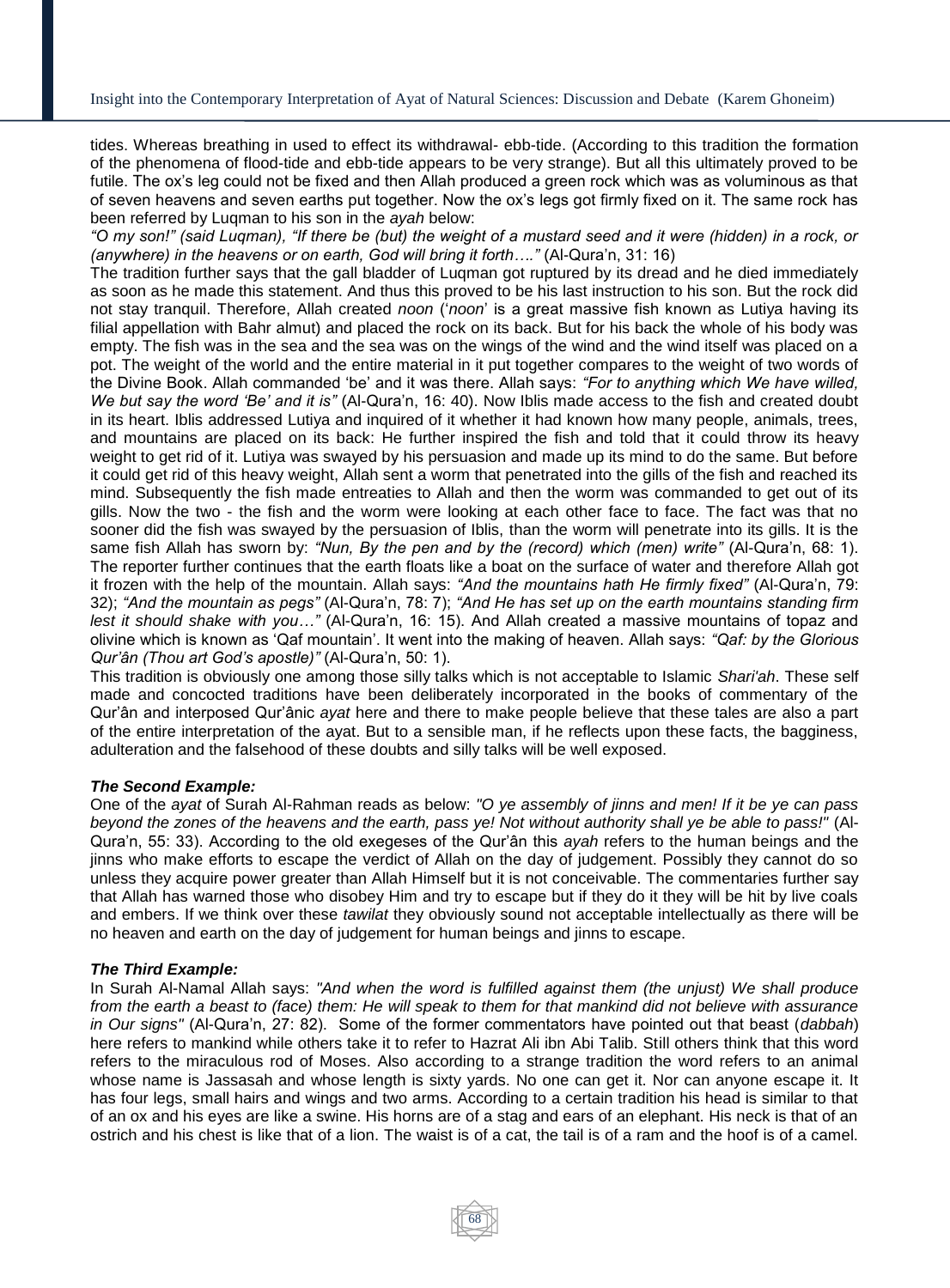His colour is of a panther and the distance between his two shoulders measures twelve yards. He will appear from Safa mountain and talk to the people in Arabic language. He will say: Verily people did not believe in the signs displayed by me and understand that the curse of Allah will be on the tyrants. In the like manner he will say to the people that all the religions are false but Islam. He will also identify that the certain man is a believer (*momin*) and a certain man is an infidel (*kafir*). This whole tradition is obviously based on ridiculous tales.

## *The Fourth Example:*

The story of Hazrat Daud (Peace be upon him) is recounted in the Qur'ân thus: *"Has the story of the disputants reached thee? Behold, they climbed over the wall of the private chamber: …And David gathered that We had tried him: he asked forgiveness of his Lord, fell down, bowing (in prostration), and turned (to God in repentance). So We forgave him. This (lapse); he enjoyed: indeed, a near approach to Us, and a beautiful place of (final) return"* (Al-Qura'n, 38: 21-25). It obviously appears that Hazrat Daud (Peace be upon him) committed some sins and prayed for absolution which Allah granted him. But what was that sin? A false and self-made story in this connection has been described in some of the books of commentary which obviously creates doubt about his integrity. Precisely the story runs thus:

*"Once Hazrat Daud (Peace be upon him) was meditating after closing the doors of his niche and reciting Zaboor when he saw devil transformed into a dove of gold. He outstretched his hand to catch hold of it for his younger son. But it flew away to the window and sat on it. He followed it and then suddenly he saw a beautiful woman with dishevelled hair covering the entire body. She was the wife of one of the soldiers of Balqa tribe whose name was Oria. Hazrat Daud (Peace be upon him) wrote to the commander of the army that Oria should be assigned a place before the coffin (taboot). The fact was that the man before the coffin (taboot) was not permitted to return to safety. He was either to gain victory or to die for the cause of Allah. The commander of the army did accordingly but Oria fought the battle to victory and did not die. Hazrat Daud (Peace be upon him) repeated this command second and third time and Oria was killed in one of the battles. Hazrat Daud (Peace be upon him) was not sad when he came to know about Oria's death and it is said that he married his wife subsequently."*

But the fact is that this story is one of the malicious accusations of Jews related to the prophet. The right and the convincing story runs thus. In fact those who came to the niche after climbing it were human beings and Hazrat Daud's apprehension was rightly based on the fact that these people have bypassed the thorough passage and took to another passage and that also when he was alone and had already decided to concentrate on prayer. He thought that they had come to kill him and Allah has appointed them for his test. But when two of them came forward to tell him to give his decision, the truth was revealed to him. He thought that his presumption was a baseless suspicion against Allah. He immediately went into the adoration of God and after a good deal of repentance began to seek Allah's forgiveness.

### *The Fifth Example:*

The story of Hazrat Sulayman (Peace be upon him) has been thus described in the Qur'ân: *"To David We gave Solomon (for a son) - How excellent in Our service! Ever did he turn (to Us)! Behold there were brought before him, at eventide, coursers of the highest breeding, and swift of foot; And he said, "Truly do I love the love of good, with a view to the glory of my Lord" until (the sun) was hidden in the veil (of night)." Bring them back to me" Then began he to pass his hand over (their) legs and their necks"* (Al-Qura'n;, 38: 30–33).

In the books of old commentaries the interpretation of these *ayat* have been described thus: "Once some horses were presented before Hazrat Sulayman (Peace be upon him) just at the time of 'Asr. He was so absorbed that he became forgetful of the prayer. All suddenly when he became conscious of his slackness he began to cut through the legs and necks of the horses by his sword." But this interpretation refutes Hazrat Sulayman's attribute of 'being a good and faithful slave of Allah - always inclined towards Him.' Why should a prophet who has been so much praised in the Qur'ân kill those horses mercilessly which serve as weapons in the battles of the believers undertaken to defend their country against the onslaught of the enemies of *deen*. This is not at all intelligible.

The latter commentators interpret these *ayat* differently. It appears to be more realistic and reasonable. The story is that some horses of very good breed were presented before Hazrat Sulayman (Peace be upon him) in the afternoon time. When Hazrat Sulayman saw it he told that he had begun to love these horses, as they are really the rich treasure of the battles fought for Allah. He had looked at these horses for a long time till they disappeared. Again he ordered to bring these horses back so that he should know all about them. When

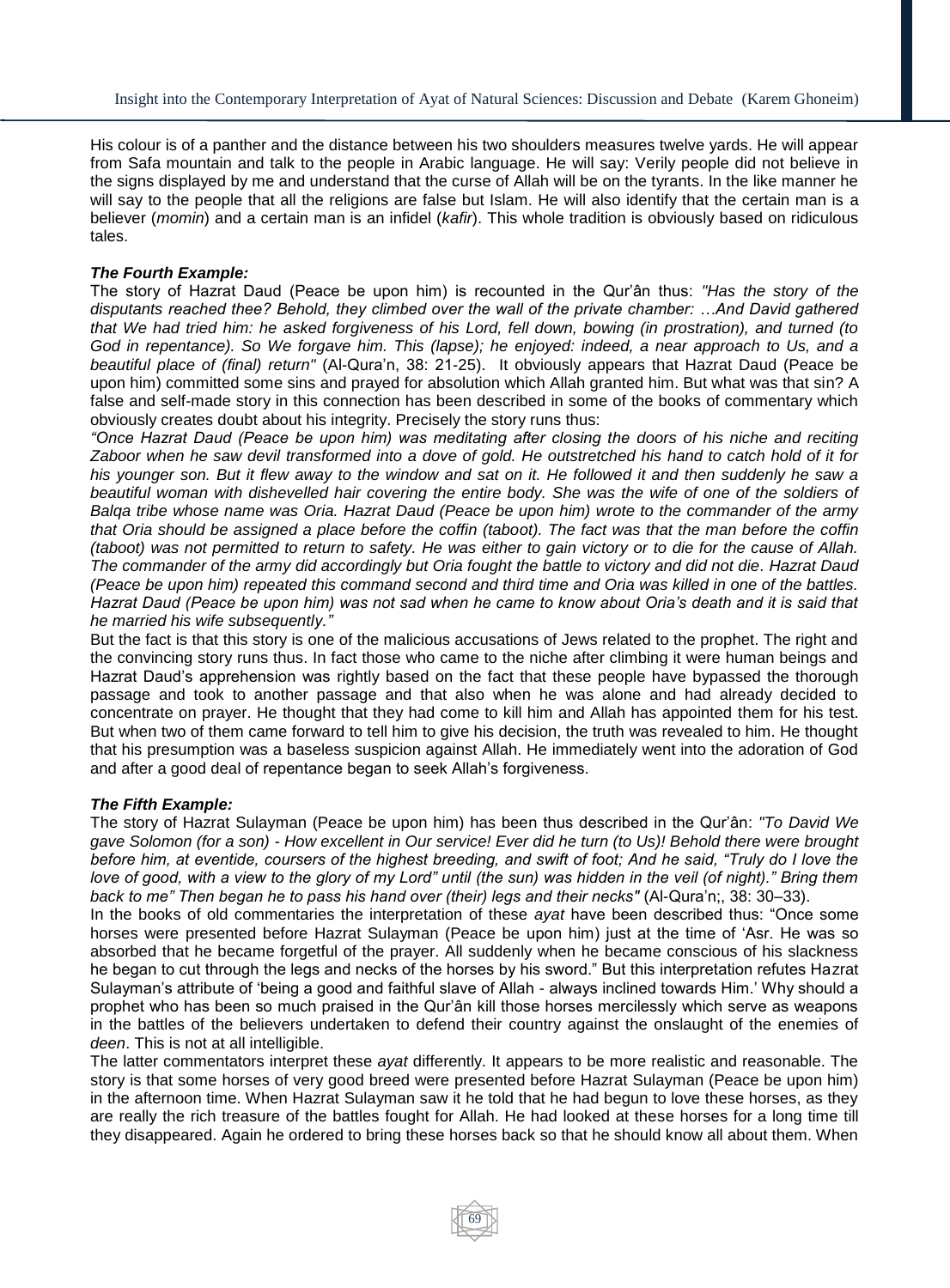the horses were brought back he expressed his love for them and began to pat their legs and necks gently out of affection. Today when the sciences have made considerable advancements the fact that Hazrat Sulayman did to satisfy and domesticate the horses was the best according to veterinary science. The two interpretations obviously draw a clear difference between the two versions.

## *The Sixth Example:*

*"God is He Who created seven firmaments and of the earth a similar number…"* (Al-Qura'n, 65: 12). Some of the former commentators have pointed out that "there are seven earths like heavens and every two earths have a distance of five hundred travel years. The first earth is couched on the back of a fish and one of its ends is connected with the heaven. The fish is set on a rock carried by an angel. The second earth is where the air resides. The third earth contains the stones of the hell, the fourth one has the stock of sulphur and the fifth one displays signs of life. The sixth one is full of scorpions and the seventh one is the hell in which Iblis is tied down in chains. One of his hands is extended forward and the other backward. Iblis is commissioned by Almighty to mislead those whom He wants. Obviously all these are self made traditions and Zahbi remarks thus about these traditions. "These traditions are unreal, refutable, unreliable and cannot be accepted." **[16]** . It is a well known fact that the former Islamic scholars have obtained the high rank of being perfect in the matter of training, piety, abstinence, and fear of Allah. Simultaneously there were scholars who have obtained expertise in natural sciences in initial stages of Islamic period for example al-Farabi, al-Biruni and al-Kindi, etc. These scholars were spread over the entire Islamic world. They were, in fact considered to be the typical representatives of various contemporary research institutes and schools of thought. They have substantially contributed to geometry, medicine, arithmetic, biology, pharmacy, astronomy and many other sciences, the fact that Baghdad was the centre of space research notwithstanding. But quite a good number of self concocted and unreliable traditions found its way into the books of commentary because the commentators were not really as cautious in the matter of interpretation of *ayat* related to natural sciences as they were in the matter of *Shari'ah* affairs and Islamic jurisprudence **[17]** . Therefore, they re-wrote and copied down from those old books in which these matters were discussed at length and also highlighted the points of view contained therein. For example, the ancient Egyptians believed that the earth and the heaven are placed together on the horns of a diety who resembles to an ox. In the like manner one of the reasons of including all these unreliable traditions into the books of commentary is the fact that these commentators took recourse to books of Christians and Jews. They had included large number of false and baseless traditions into the revealed books and their commentaries. And thus these unreliable interpretations have been included into the exegeses and passed on to the posterity–from generations to generations. The above discussion obviously leads to the conclusion that the scholars of *deen* should take recourse to

contemporary researches and discoveries (where indication is present in the revealed book of Allah) in order to propagate Islam. It is their responsibility that they should assess the contents of all about natural sciences presented either by Muslims or non-Muslims by applying criteria of Islamic wisdom and sensibility. As the significance of the conclusions drawn in the contemporary researches about natural phenomena (which the Qur'ânic ayat also refer to) have been realized by the scholars of *deen* these should be taken into account while making effort at the interpretation of these ayat. As a matter of fact they should present such discourses in which human thinking, experimental research and various studies related to science and knowledge and their practical manifestations should be dominated by *deen* and spirituality **[18]** . They should, in fact, not let their intelligence go unbridled so that those precious conclusions and useful results which fall to the lot of human beings and whose basics are present in the Qur'ân itself may be achieved. Just as the scholars of *deen* undertake to interpret the *ayat* related to devotional affairs taking full precautions in the matter of research and authenticity of the content, in the same way the scholars of natural sciences carry on in-depth study; reflect upon various issues involved and make use of the current resources and then make inventions which greatly appeal to the rational mind **[19]** .

### **7.2. IRREGULARITIES OF THE SCHOLARS OF NATURAL SCIENCES:**

The modest and sensible Muslim scholars of natural sciences often fall victim to making faulty interpretations of the *ayat* of the Qur'ân related to nature largely because they attempt to draw comparison between modern sciences and the Qur'ân in the matter of researches and discoveries. They also endeavour to prove that some of the facts of modern science have already been indicated in the Qur'ân long ago. Perhaps the presumption is that the Qur'ân is also an encyclopedia of astronomy, a book of engineering or mathematics or a book of zoology, botany, chemistry and physics. In the following lines some of the commentaries of the

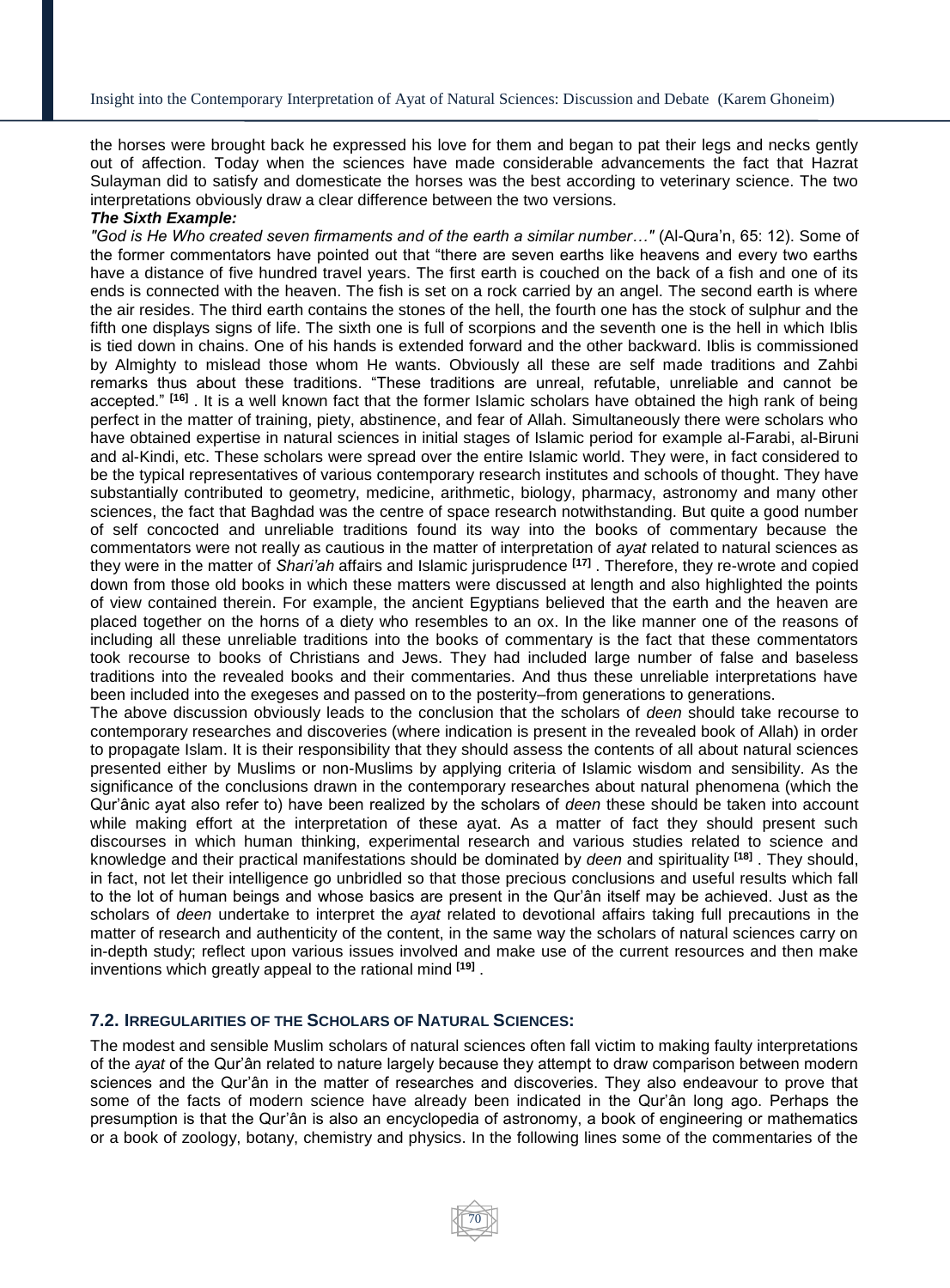Qur'ânic *ayat* related to nature have been presented with a view to highlighting the extent of deviation from the pure and unadulterated content of the Qur'ânic *ayat* by the immoderate and irresponsible acts of some of the scholars of natural sciences.

### *The First Example:*

Just when the man began to fly into the space, some of the people began to say that the word *dabbah* (beast) in the following ayah refers to the same phenomenon of spacious shuttle.

*"And when the word is fulfilled against them (the unjust). We shall produce from the earth a Beast to (face) them for that mankind did not believe with assurance in Our Signs"* (Al-Qura'n, 27: 82).

Some other people began to comment that this is the interpretation of the *ayah* below:

*"O ye assembly of jinns and men! If it be ye can pass beyond the zones of the heavens and the earth, pass ye! not without authority (sultan) shall ye be able to pass!"* (Al-Qur'ân, 55: 33). And that *sultan* in this *ayah* refers to science. These poor people perhaps did not know that only a very small part of knowledge has fallen to the share of mankind and that these *ayat* are very comprehensive but clearly intelligible. Now it is the responsibility of the Muslim scholars to highlight the meaning and the sense of these *ayat*.

## *The Second Example:*

*"By the Break of Day; By the Nights twice five; By the Even and Odd (contrasted)"* (Al-Qur'ân, 89: 1–3) Some of the commentators have used exaggeration to explain these *ayat* thus: These *ayat* refer to the tradition that the pharaonic people used to mummify their dead bodies at the time of *fajar* after the elapse of ten nights. Thus these *ayat* were related to the rituals of pharaonic age.

## *The Third Example:*

When the modern science initially presented the fact that particles smaller than an atom are found in the nature, people began to comment that the Qur'ân had already indicated to this fact centuries ago. And to substantiate their point of view they began to refer to the following *ayah*:

*"The unbelievers say, "Never to us will come the Hour:" say, "Nay! But most surely, by my Lord, it will come upon you: – by Him Who knows the unseen, - from Whom is not hidden the least little atom in the heavens or on earth: nor is there anything less than that, or greater, but is in the record perspicuous"* (Al-Qur'ân, 34: 3).

But while drawing comparison between the Qur'ân and modern science, they perhaps forgot one very significant aspect of their interpretation that the word *zarrah* (atom) in this *ayah* had been used in the sense of cloud of dust and its objective is to refer to the smallest and minutest part of the matter. In other places in the Qur'ân words like *naqir*, *khardala* and even other words have been used in place of *zarrah*. But those who translated *zarrah* as atom committed error (despite the fact that the translation was commonly acceptable), for the word 'Atom' when splitted becomes 'A' 'Tom' and 'A' gives a negative impression. And thus an "Atom" began to refer to a particle, which cannot be further divided. Unfortunately the word "Atom" was translated as *zarrah* and the scientific interpretation of the *ayah* was based on this wrong translation, which is obviously contrary to the basic spirit of the Qur'ân.

### *The Fourth Example:*

Sometimes ago a book- *Risalatul Fatah*- dealing with the subject of interpretation and containing 146 pages was published. Relegating wisdom, tradition and Arabic lexicography to the periphery, the writer made a strange interpretation of some of the Qur'ânic *ayat*. Some of the examples are given below:

**(a)** The writer severely criticizing the dictionary meaning says: Three centuries after the advent of Islam a group emerged namely *masuniyat*. They attempted to make distortions in Qur'ânic words secretly. But when their attempt at distortions failed they conspired to distort and change the actual meaning of Qur'ânic words as far as possible. They wrote their commentaries based on the misconceptions. This commentary appeared for the first time during the period of Abbasid caliphate. They also, likewise concocted traditions and introduced self made spurious works into the dictionary under the authorship of some widely known lexicographers. For example they introduced several distortions in the dictionaries—*Sahah*, *Qamus* and *Lisan* secretly and these distortions were imperceptible and still continue to be there.

Shaikh Mustafa al-Tayr **[20]** has refuted these baseless allegations thus: How did the author of *Risalatul Fatah* interpret the Qur'ân if the Arabic language handed down to us was distorted by the advocates of *masuniyat*? Was the correct Arabic language revealed to him? How did he make a competent and true commentary of the Qur'ân if the advocates of *masuniyat* movement have distorted the dictionary meaning and written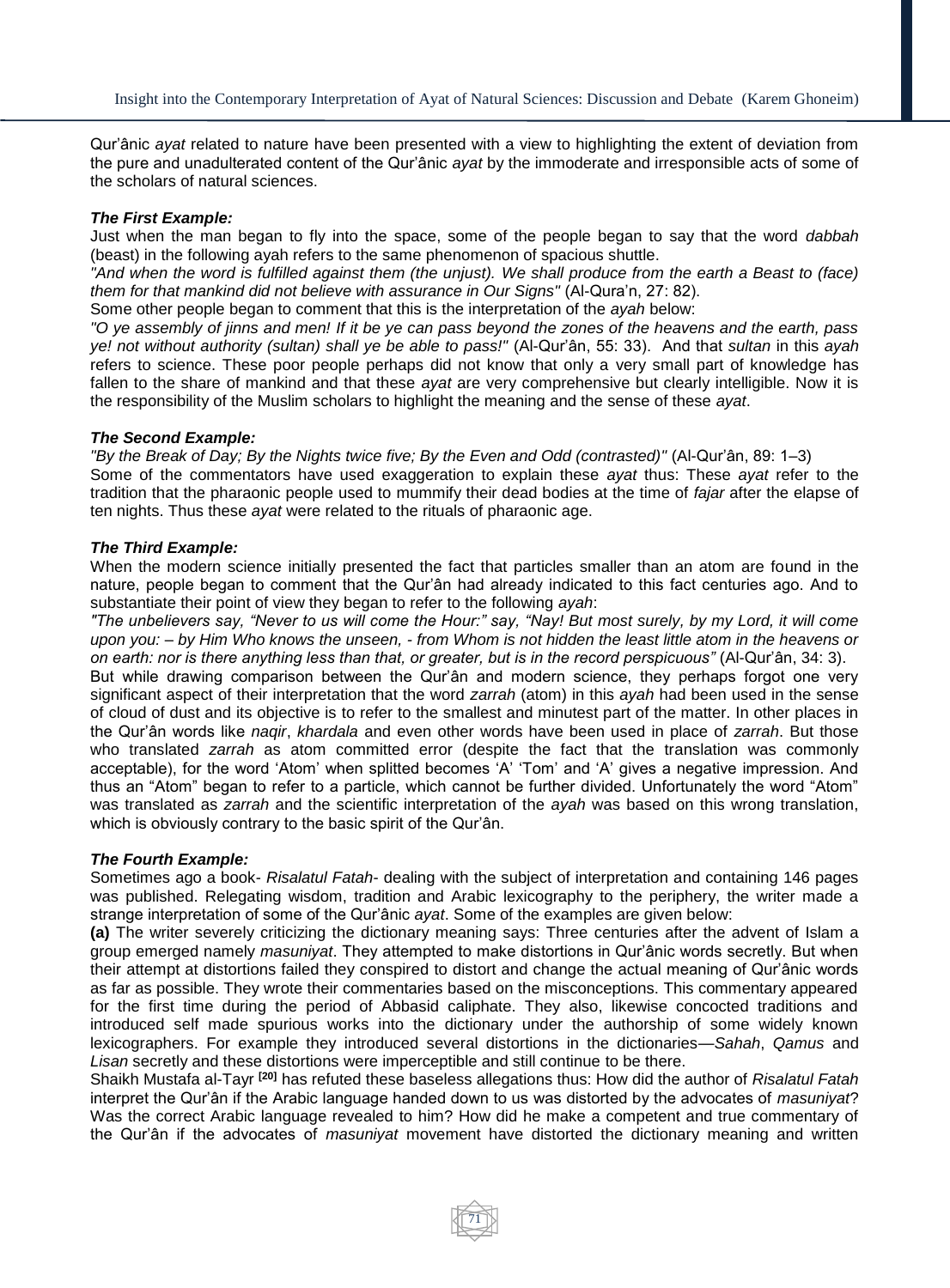baseless commentaries on the Qur'ân as the author of *Risalatul Fatah* claims? How did the writer so boldly and deliberately express this view? The fact is that the entire allegation appears to be as fragile as that of the thread of a web.

In fact the author of *Risalatul Fatah* was not content with only these allegations. He made certain very strange and dangerous claims. For example he has altogether denied the existence of some of the narrators of traditions e.g. Hazrat Abu Huraira and Hazrat Abu Zar. He also refuted the fact of the Prophet Mohammad (Peace be upon him) having undertaken the journey to the holy Kabah and then to Dome of the Rock (Aqsa mosque).

#### **(b)** The *ayah* of *surah* Yusuf reads thus:

*.."I do see (in a vision) seven fat kine (baqarah), whom seven lean ones devour - and seven green ears of corn, and seven (others) withered..."* (Al-Qur'ân, 12: 43).

And the writer explicates it in the following words; *Baqarah* means bird. The Egyptian King saw seven fat birds in his dream. They were eating on other weak birds. But those who were interested in distortion took *baqarah* to mean a cow and this meaning got currency in Arabic language after the third century. The name of the animal is *maha* and this *maha* does not eat on other *maha* the fact that birds eat on other birds notwithstanding. Subsequently people adopted the modern meaning and this became a part of the Arabic language and found place in the lexicon of the scholars of great repute. For example this material was incorporated in the books - *al Sahah* by Jauhari and *Lisan al-'Arab* by Ibn Manzoor.

While refuting these imputations Shaykh Tayr says:

When the writer finds in the *ayah* itself that the entire story is no more substantial than the dream of the Egyptian King, they should not have, as a matter of fact felt any necessity for any kind of explication of this ayah. There is every possibility that strong fat cows might be seen in a dream eating on fragile thin cows. The dream as is commonly understood reflects the fact that a famine lasting for seven years, in all probability will take over after seven years of continuous greenery and good agricultural crops. People will eat up the entire stock of grains. It was perhaps a signal for the Egyptian King to collect up and enrich the stock of grains for the seven years of famine. How did the writer take *baqarah* in the meaning of birds is not at all intelligible? This sinister interpretation (which nobody ever did) is futile one without any avail.

**(c)** The *ayat* 67–71 of *Surah Baqarah* have been interpreted in a very strange manner. The commentator on page 12 of his booklet writes: *Baqarah* refers to a hen. *La faridhun* means the hen which has stopped laying eggs. *'Awanum bayn zalik* which means the hen is neither small nor old; she is still laying eggs. *Safarao* means a bird which is known as goose and duck. *La zalulun tusirul ardh wa la tasqil hars musallamatul la shiyah* is the attribute of a *ghurab* which refers to a cow which is not employed and which is healthy, complete and without any defect and makes jumping forward moment.

**(d)** The author has written thus on page 19 of his booklet:

The secret of Pharaonic civilization lies in the fact that they knew how to split an atom and this knowledge they have obtained from the Thamud community. People of Thamud community lived in the city of Naubah which is situated in the south of Egypt and wherein Hazrat Saleh (Peace be upon him) was sent and commissioned as prophet. They had cut through the Nile river a passage with the help of atomic rays and removed the obstacles of stones. And thus the Nile river was set to flow in the present direction.

This is one of the most abominable white lies, which the writer seems to have coined. In fact the Thamud community refer to here is the descendent of 'Aad community. The 'Aad community was an 'Arab tribe living in al-Hajar. This part of the land is situated in the valley of Qura on the way to Tabuk from Madina between Hijaz and Syria. The interpretation again becomes refutable on the basis that the Nile river flows from upwards to downwards towards the mouth of the river.

The booklet of the writer is full of such distortions and falsehood. Obviously the objective is to reproach the Holy Qur'ân and this is sufficiently substantiated by the fact that these books are being distributed free of cost.

### *The Fifth Example:*

Since few years ago a book—*al Qur'ân Mahawalahu-Lifahim 'Asari* (An Attempt to Understand the Qur'ân in Contemporary Perspective) was published. The book is attractive, written in literary style keeping in view the modern enlightened mind. But the book also bristles with some dangerous materials which may help the mischievous, seditious and the non-believers to introduce deviation from the clear meaning of the Qur'ân. But I do not blame the writer for all these distortions. His intention is pure and the mistakes and errors are not deliberate. We will quote some passages from the book which Shaikh Tayr has taken up for criticism **[21]** .

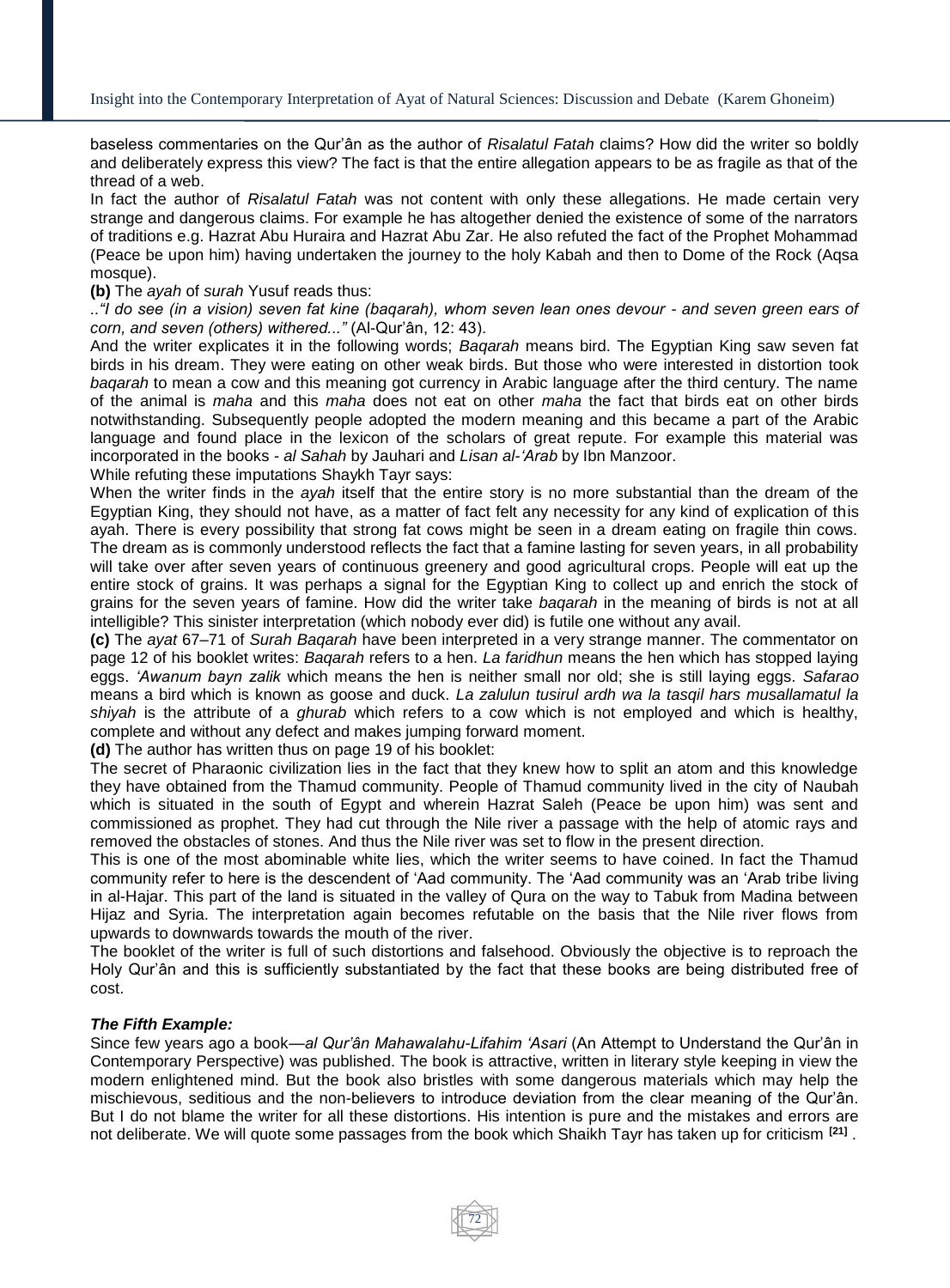The writer falls heavily on *Batiniya* and *Bahaiya* sects for their spurious and misleading distortions. He says: They say that the miraculous rod of Moses refer to the *shari'at-e-Moosavi*. And the flock of sheep which he used to drive by this rod refers to the Moses people. The rod and the miracle of its gobbling down the strings indicates towards the fact that the Moses, shari'ah is potential enough to crush and do away with all kinds of temporal (*batil*) distresses. The revival of the dead by the Christ refers to the fact of pulsating life into the dispirited lot of his people. The devils refer to passion, wrong inclinations and lust whereas the angels symbolize pious feelings.

The writer has obviously fallen victim to misinterpretation despite the fact that he himself criticizes those who have made false interpretation of the Qur'ânic *ayat*. He does alert against these false interpretations but himself commits the same mistake. The examples given below will illustrate these points well:

**(a)** According to the Qur'ân Allah created Adam out of clay and explain this phenomenon through different words *turab*, *tin*, *hamim masnun* and *salsal*. Despite the fact that the writer emphasizes adherence to the categorical Qur'ânic injunctions, he differs clearly from the argument about the creation of Adam presented in the Holy Qur'ân. While explaining the ayah, *"It is He Who created you and gave you shape….."* (Al-Qur'ân, 7: 11), he says: This ayah indicates that the creation of man took place in different phases of time and the time in divine sense is very long. *"…Verily a day in the sight of thy Lord is like a thousand years of your reckoning"* (Al-Qura'n, 22: 47). *"The angels and the spirit ascend unto Him in a Day the measure whereof is (as) fifty thousand years"* (Al-Qur'ân, 70–4). Allah says that He created ye, shaped ye and then commanded the angels to bow down before Adam. This obviously involves several stages-creating, shaping and putting things into order-to produce Adam (These several stages according to us covers crores of years which for Allah means a few days). Seeing that it is He that has created you in diverse stages (Al-Qur'ân, 71: 14).

The author while explicating the *ayah* says: This means that different creatures with varying shapes existed before Adam and the most finished and dignified form was that of Adam.

*"Has there not been over Man a long period of Time, when he was nothing -(not even), mentioned,"* (Al-Qur'ân, 76: 1). This *ayah* refers to the same stage when man was nothing and not even mentioned. The author on page 53 of the same edition writes:

I liked the interpretation given by the Islamic thinker Mahmud Taha in his book Risaltus Salah. He wrote that Allah created Adam with the help of the essence of water and clay. *"Man We did create from a quintessence (of) clay"* (Al-Qura'n, 23: 12). This interpretation refers to the various stages degree by degree of progress and development from the clay stage. In modern terms the development may be interpreted as to begin from *ameba* into sponge, from sponge to soft skinned animals, from soft skinned animal to thick skinned animals, then the animals with backbones, and then fish. The fish developed into creeping animals and then into birds which developed into mammals and lastly the most dignified of the creatures man.

These passages obviously indicate that the writer subscribes to Darwin's theory of evolution. But Darwin's theory has been discussed at length in the last and in the present. So much so of it that a clear consensus among the scientists on the theory being false and baseless has now emerged.

**(b)** *"We have indeed created man in the best of moulds"* (Al-Qur'ân, 95: 4).

While explaining this ayah the writer on page 53 has written thus: "Adam's creation out of clay and water was by way of punishment to him (details will follow). In fact Allah has created Adam in the best of moulds. He was faultless. He was never ill. Nor did he ever die. Allah created his wife out of his own self and made them stay in the heavenly planet. (The writer has interpreted it thus). He made the angels bow before him and made available all kinds of divine gifts which were to continue forever provided that he does not commit the error of violating the stipulated condition of not using the fruit of a particular tree. All this happened in the heaven. All these happened in an absolutely invisible world much before the event of man's descendence on the earth i.e. in the eternity". Again the writer on pages 56 and 57 discussing the same subject writes that Adam committed the error of eating the forbidden fruit as he was misled by Iblis into doing it and as punishment he was commanded to descend down to the earth from the heaven. The Qur'ânic statement *asfalus safilin* obviously means this. In this way he had to get down to the mud of the earth and converted into a bacterium there. He was subsequently made into a cell, which constituted the point of beginning. And about five Arab years later gradually and degree by degree, he evolved into a man. Again the writer says that Adam was rewarded after he displayed genuine repentance and made to fall into low. So much so that he stood on his two legs and become comparable to the Adam of *mundus imaginalis* (*Alam al-Mithal*) who was created by Allah in the realm of heaven. But this time Adam was a different fresh man. He was capable of work and diligence and liable to fall ill. He was also liable to take birth and die…..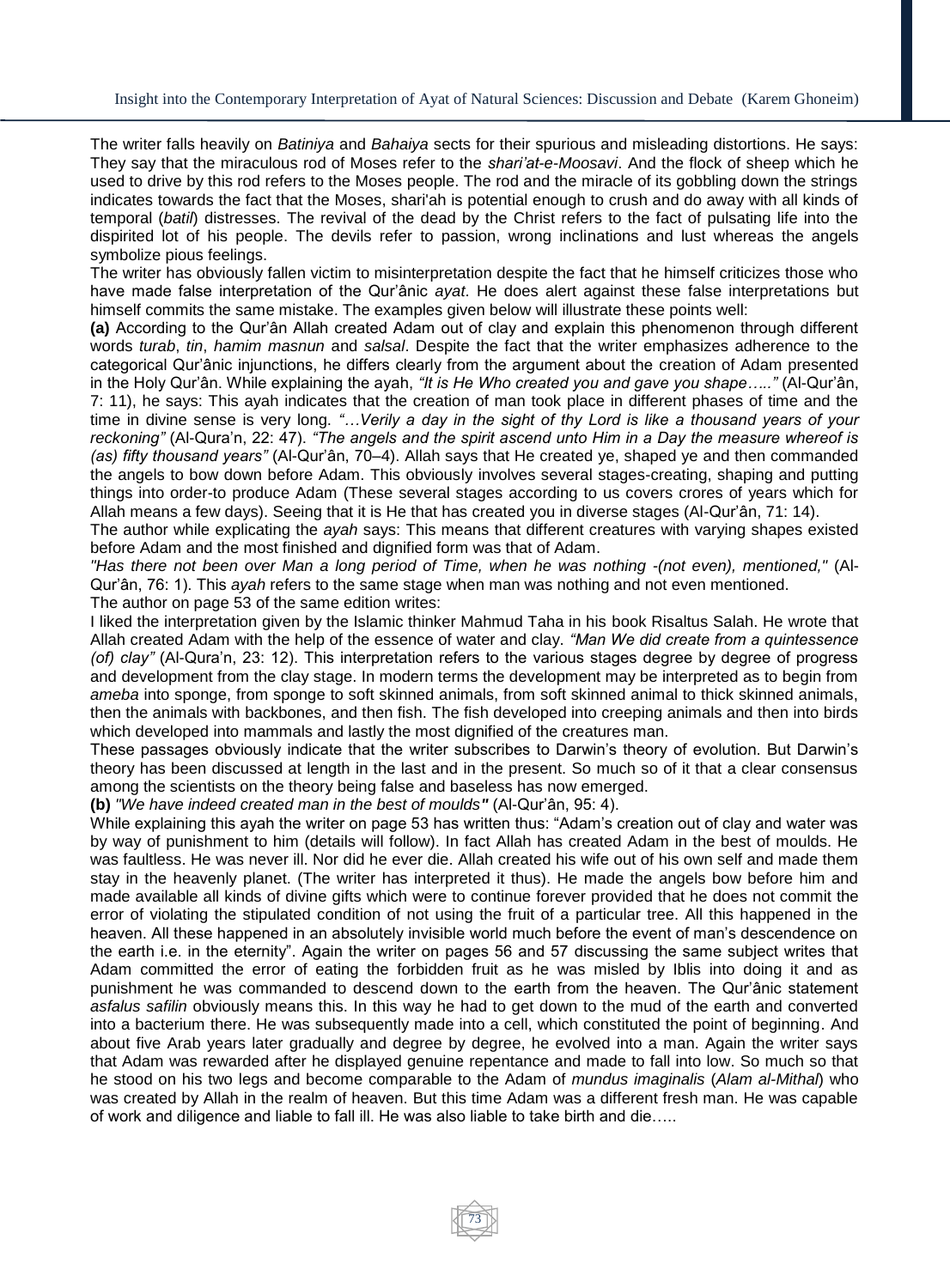But these interpretations of the writer refute the validity of his own principle which he adopted i.e. avoidance of false interpretation. Perhaps it was this point of view that made him give misinterpretation at several places in the explication of the Qur'ânic ayat. But why should Allah punish the Adam of the earth for the sins of the Adam of heaven? It sounds still more strange in the light of what Allah says: *"Nor can a bearer of burdens bear another's burden…."* (Al-Qur'ân, 35: 18).

The second point is how would the writer explicate the *ayah* given below:

"*We have indeed created man in the best of moulds. Then do We abase him (to be) the lowest of the low (asfalus Safilin). Except such as believe and do righteous deeds: for they shall have a reward unfailing"* (Al-Qur'ân, 95: 4-6).

According to the writer *asfalus safilin* refers to the act of descendence of Adam to the earth by the command of Allah and converting him into a bacterium of the mud which constituted the point of beginning of the earthly creation. If it is true then what is the meaning of the exception "…. such as believe and do righteous deeds" adjoining the ayah? Does it mean that the believers are a separate group whose creation is different than that of the Adam of the earth?

The book mentioned above bristles with some more distortions. For example, it contains a detailed argument of the blessings of heaven and the punishments of hell from pages 65–81. But this argument contains contradictions. In the same way *gadh-e-basar* (lower their gaze and guard their modesty) has been interpreted in a very strange and ridiculous manner on page 85 in *Fasl al-Halal wal-Haram*.

## *The Sixth Example:*

Some years ago a book *Mo'jazatul Arqam wal-Tarqeem fil Qur'ân al-Kareem* (*Miracles of Numbers in the Qur'ân*) **[22]** was published. The writer in one of the chapters entitled as "*Miracle of number 19 of the Qur'ân*" of his book says: The *ayah* of the Qur'ân in which number 19 is mentioned and other *ayat* which deal with the objective of the presence of this number are given below:

*Soon will I cast him into Hell-Fire! And what will explain to thee what Hell-Fire is? Naught doth it permit to endure, and naught doth it leave alone! Darkening and changing the color of man! Over it are nineteen. And We have set none but angels as guardians of the Fire, and We have fixed their number, only as a trial for Unbelievers - in order that the people of the Book may arrive at certainty, and the Believers may increase in faith, - and that no doubts may be left for the People of the Book and the Believers. And that those in whose hearts is a disease and the Unbelievers may say. "What symbol doth God intend by this?" Thus doth God leave to stray whom He pleaseth, and guide whom He pleaseth: and none can know the forces of thy Lord, except He. And this is no other than a warning to mankind. (Al-Qur'ân, 74: 26–31)* 

Contemplation reveals that a particular number has been dealt within these ayat. And this has been done with special objective in view. It precisely reveals that nineteen guards have been posted at Jahannum and these guards are angels. The discussion of this special number also aims at highlighting the double dealing of the hypocrites and the faithlessness of the infidels because the people always contend and quarrel with the believers on the relevance of this number.

Again the writer mentions the places in the Qur'ân where the number nineteen appears. The place may be an *ayah* containing nineteen words or any particular occasion for the revelation of certain *ayat* having nineteen sentences. It is a useful discussion consequent upon rectitude. But sometimes ago a booklet was published. The writer of this booklet, with the help of computer, has explicated some of the *ayat* of the Qur'ân with special attention to the aforesaid relevance of number nineteen in a very strange manner and perhaps the entire content of his commentary is consequent upon deviations and misleading. For example on page 13 of this booklet, he says:

We know that in the first *Wahy* the initial ayat of *surah 'alaq* descended upon Prophet Mohammad (peace be upon him) through Gabrail (peace be upon him). And *surah 'alaq* contains nineteen *ayat*. *Surah 'alaq*, in the Qur'ân occurs at number nineteen if counted in reverse order. The initial ayat of *surah Qalam* descended after *surah 'alaq* and then the beginning part of *surah Muzammil*. And then descended the above *ayat* of *surah Mudassar* till '*alaiha tis'a ta 'ashara*. But what obviously seems strange is the revelation of the entire *surah Fatiha* just after '*alaiha tis'a ta 'ashara*. Islamic scholars are unanimous in their assertion that *surah Fatiha* is the first complete revealed *surah*. But what requires special attention is the fact that the *ayah* '*alaiha tis'a ta 'ashara* is immediately followed by *bismillahir rahmanir rahim* according to the revealed sequence of the Qur'ân and this contains nineteen letters.

The writer, a little before this writes on page 11: What is the meaning of number nineteen? Do those who believe that the Qur'ân is the work of man, will suffer the punishment of Hell which is guarded by nineteen

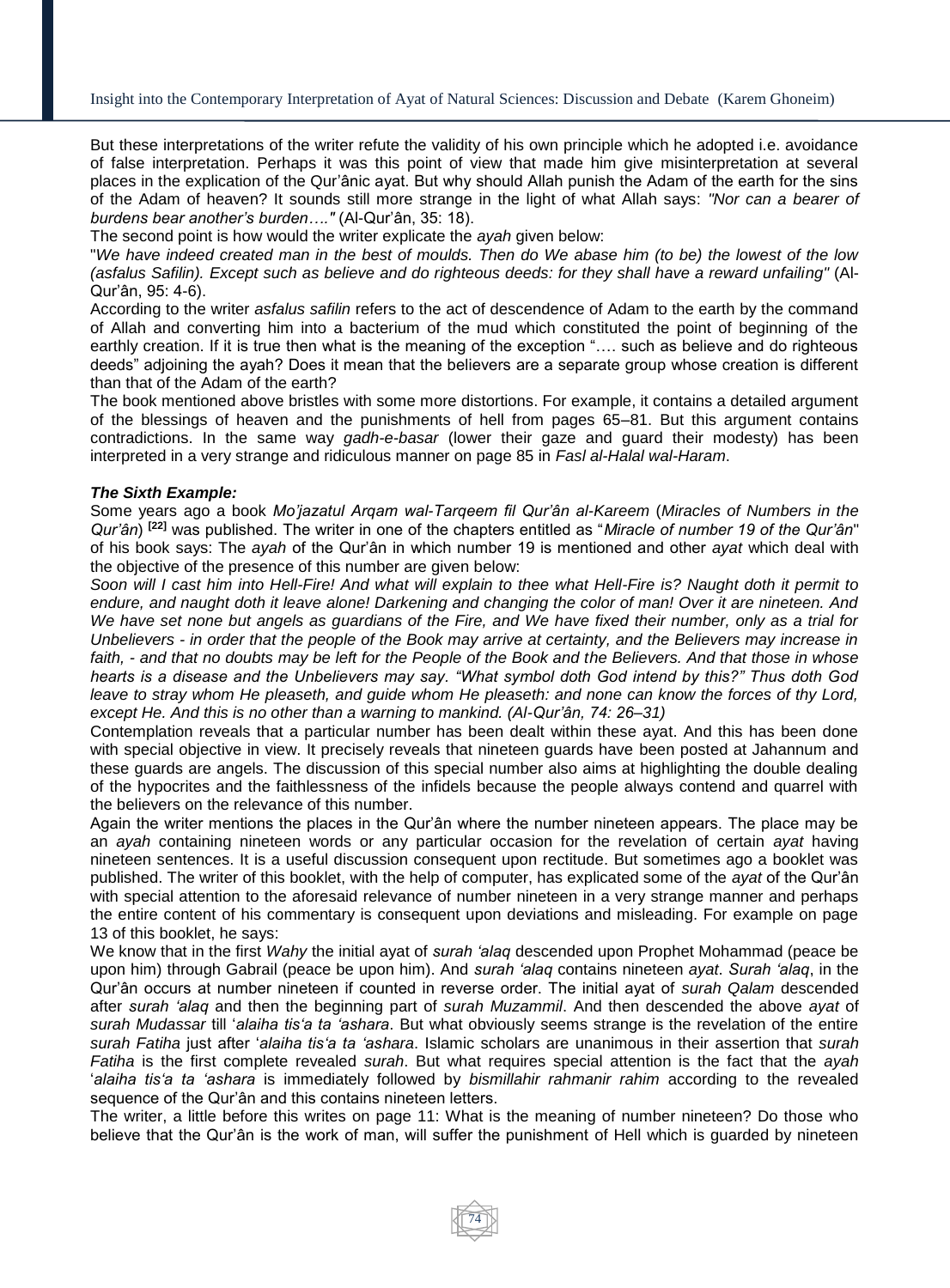angels? The earlier Islamic scholars unanimously agree that the number refers to the guards and in-charge of the Hell. But the *ayah* '*alaiha tis'a ta 'ashara* itself and subsequent *ayat* in the light of present information give a new explanation of the number nineteen. And that new explanation is that the ayah revealed after it which obviously constitutes the beginning part of the Qur'ân, i.e. *bismillahir rahmanir rahim* contains nineteen letters.

Again on page 12 the writer says: Therefore number nineteen does not actually refer to the number of the guards posted at *Jahannum*. That is what we use to understand and the early Islamic scholars in their commentaries have also subscribed to the same view. It obviously aims at describing the number of letters in *bismillahir rahmanir rahim*.

This strange and curious self concocted commentary has been refuted by Husain Mohiuddin **[23]**. Even if we take it correct that *bismillahir rahmanir rahim* occurs subsequent to the *ayah* '*alaiha tis'a ta 'ashara* of *surah Mudassar* in the order of revelation and that its number of letters is nineteen, the statement that nineteen refers to the number of the letters of *bismillahir rahmanir rahim* is not proved at all. The fact is that if the *alif* of *al-rahman* is taken into account the number of the letters of *bismillahir rahmanir rahim* becomes twenty. Also the context of the *ayat* clearly refutes this statement. Even if the number of letters of *bismillahir rahmanir rahim* is nineteen which equals the number of the guard-angels of the Hell which is also nineteen, the inference cannot be justifiably drawn that this similarity leads to the conclusion that the letters of *bimillahir rahmanir rahim* are the real guard-angles of the Hell. Just as nineteen men and nineteen women or nineteen oranges and nineteen brinjals cannot be designated as one and the same simply on the ground of the similarity in number, in the like manner, the two sentences, containing equal number of letters, cannot be considered significantly interconnected on the basis of the equation of numbers. And if some one affirms the significance of the relationship between the two sentences it is indicative of his mental disorder.

Secondly, the whole attempt at proving the significant interrelationship between the two ayat, *bismillahir rahmanir rahim* and '*alaiha tis'a ta 'ashara* denying the presence of guard-angels of the Hell and basing ones argument on the fact that *bismillahir rahmanir rahim* which is the first *ayah* of *surah Fatiha* and '*alaiha tis'a ta 'ashara* are adjacent to each other in the order of revelation is not tenable. To counter this statement we may say that the interrelationship between the two ayat based on the order of revelation is deceptive as the order itself is not reliable. The reliable order is the order of the Book itself. *Ayat* were revealed under special circumstances and to provide rejoinders to the questions put to Prophet Mohammad (peace be upon him). And Prophet Mohammad (peace be upon him) under the guidance of Gabrail (peace be upon him) used to order the placement of a particular ayah at a particular place in a particular *surah*. Thus the order of the Book has been planned according to the command of Allah. And the same is true about the relation of s*urah*. The order of revelation, in the matter of interrelationship of *surah* is not at all reliable. For example, *surah Falaq* was revealed after *surah Fil* but there is no comprehensive and meaningful connection between the two. The same is the case with *surah Ikhlas*, revealed after *surah Nas*.

Thirdly there is no mention in the Qur'ân that the nineteen letters of *bismillahir rahmanir rahim* have been appointed guards at the Hell. And also there is no indication to this effect in the *Ahadees* related to the explication of the *ayah* of the Qur'ân by the Prophet Mohammad (peace be upon him).

Fourthly it is explicitly clear from the Qur'ân that the number nineteen does refer to the guard-angels of the Hell. Perhaps because the *ayah*, '*alaiha tis'a ta 'ashara* adjoins the *ayah*, *wa ma ja'alna ashaban nar illa malaikah* and also according to the order of the Glorious Book, the commentary taking into account the logic and *shari'ah* principle thus prove that the angels whose numbers are nineteen are the guards of the Hell. It also indicates that the angels are spirited lot according to their various qualities described in the Glorious Qur'ân here and there. They get down heavily on the infidels and never defy Allah. And they do what they are commanded to. If some one alleges that Allah is all Powerful and He can instill life in the letters and command them to deal severely with the dwellers of the Hell and follow His orders, then we will reply thus:

*(i)* Why should these letters in which life pulsates at the will of Allah and binds them to follow Allah's dictates and get down heavily on the dwellers of the Hell be not named as angels which Allah Himself has assigned to them?

*(ii)* If the things were to shape thus, what was the wisdom behind the creation of these letters initially and subsequently transforming them into angels? Could Allah not create them as angels in the beginning itself?

*(iii)* Then it is not intelligible that the letters of bounties and blessings *bismillahir rahmanir rahim* will be transformed into the angels dictating punishment? It would have been more appropriate for them to assume the form of the angels of blessings.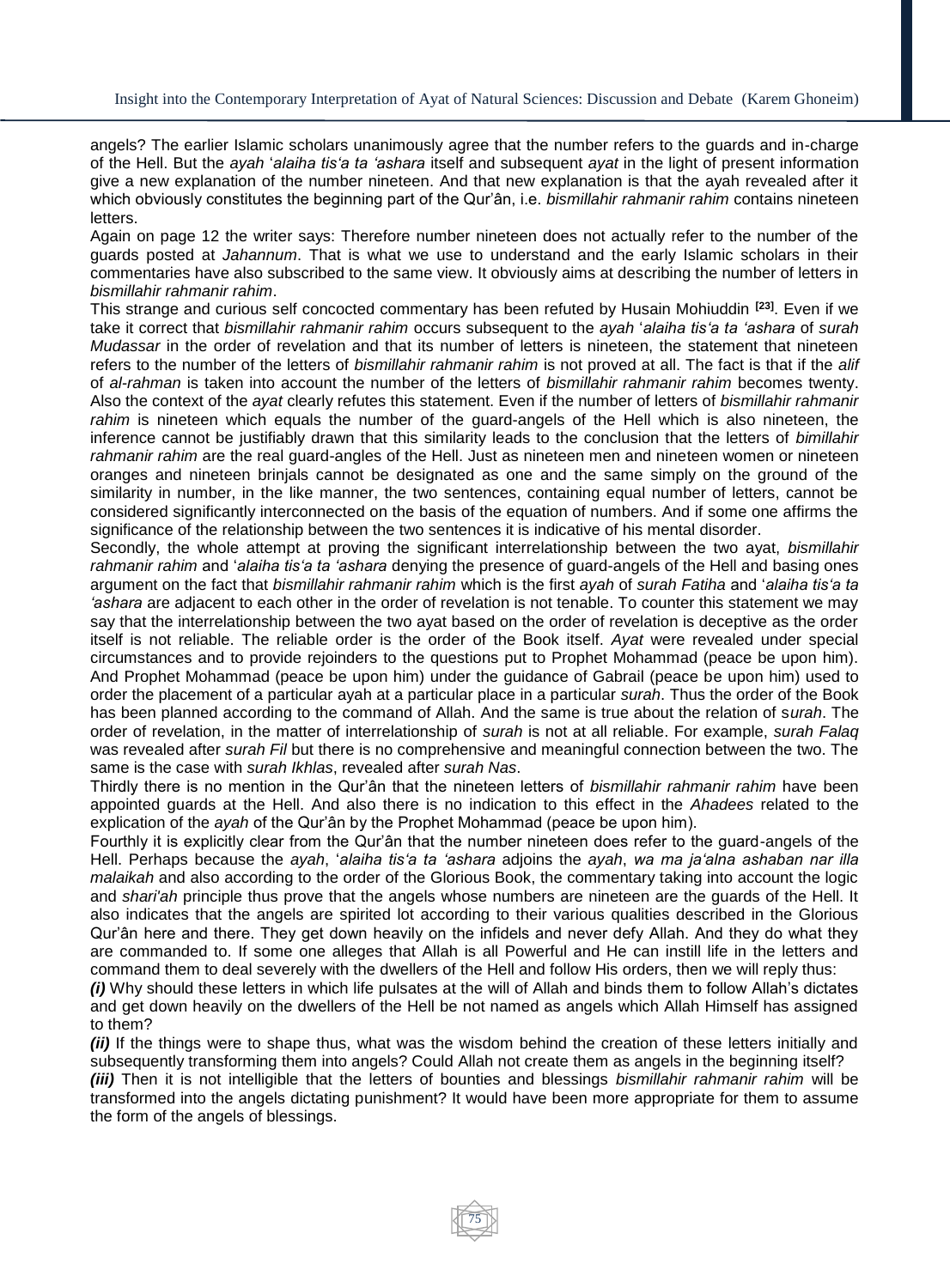## *The Seventh Example:*

In *surah al-Tin* Allah says:*"By the fig and the olive, and the mount of Sinai, and this city of Security"* (Al-Qur'ân, 95: 1–3). Certain people allege that *al-Tin* in the above ayah implicitly indicates towards Mahatma Budh who passed one of his nights under the shade of a tree of fig (*tin*) family. And also that *al-zaitun* (olive) refers to the Prophethood of Jesus Christ, and *tur-e-sinin* (the mountain of Sinai) to the Prophethood of Moses and likewise *balad-al-amin* (city of security) to the prophethood of Mohammad (peace be upon him). The commentary of the above *ayat* is unintelligible and strange. Perhaps because Mahatma Budh, as is commonly known, was never a messenger. No book was revealed to him and that he did not believe in the life hereafter. Nor did he believe in the rewards of virtue and punishment of sin. He persuaded his people not to contemplate on the creator and also not to think about the unseen world. His followers do not worship. Obviously there cannot be any kind of relationship or for that matter any kind of adherence to common values between him and the other messengers.

### *The Eighth Example:*

*"See they not that We gradually reduce the land (in their control) from its outlying borders? (Where) God commands, there is none to put back His command. And He is swift in calling to account"* (Al-Qur'ân, 13: 41). Those who are interested in science have established today the truth of what the Qur'ân had indicated long ago. This refers to the phenomenon that as a consequence of the continuous movement of the earth its diameter is being gradually reduced. But the context of the above *ayah* does not approve of it. On the contrary it seems to highlight the fact that as a result of the victory of the believers and expansion of Islam the earth is being reduced not to allow room for the infidels.

## *The Ninth Example:*

*"There is not an animal (that lives) on the earth, nor a being that flies on its wings, but (forms part of) communities like you…"* (Al-Qur'ân, 6: 38). Some of the commentators of the above ayah have pointed out that the Qur'ân had already indicated towards the science of taxonomy centuries ago which Linnaeus had founded and established later **[24]** . But this commentary does not sound true. Partly because no system of taxonomy expounded either by Linnaeus or any other biologists has been discussed in this ayah. And partly because scientists have made effort in this direction much before Linnaeus but the basis that he worked out still continues to be followed by the biologists.

## **8. CONCLUSIONS**

It is not only desirable but inevitable that Muslim scholars should exchange information about the development of Science and Arts. The expert of natural sciences and also that of *Shari'ah* sciences should sit together to benefit each other. The experts of *Shari'ah* sciences should give lessons to the natural scientists about servitude and devotions so that their prayers, worship, fasting and practice of giving out *zakah* is liked by Allah and accepted by him. And natural scientists should place before the experts of *Shari'ah* sciences various complications and problems of life. It is not necessary that the experts of *Shari'ah* sciences should have full knowledge of the sciences of chemistry, physics, medicine and astronomy. The objective is that he should be conversant with the fundamentals of all these sciences. If anyone is interested in undertaking in-depth study he should take help from the expert of the specific field. The natural scientists should, as far as possible, avoid committing errors lest the explications of the *ayat* should necessarily suffer from distortion. The commentary should never deviate from the objective of its revelation.

Obviously it appears essential that we would stop using ambiguous terms like 'scientific interpretation', 'contemporary interpretation' and 'interpretation through contemporary point of view.' Whatever the Islamic scholars will present in this field will be based on research in-depth study and manifest the natural aspect of the *ayat-el-kawniah*. Likewise we should not denominate these researches and critical assessments as *Tafsir bil rae* because it is something different.

Efforts have already been made along the lines suggested above but in a different perspective. From the point of view of science and also with a view to let Islam dominate the entire world, the Islamic scholars and the natural scientists should sit together and make effort to achieve this objective. They should collect up together at the level of academy and grapple with problems of lexicography, *fiqh, shari'ah*, law, medicine and its many branches, all branches of astronomy, biology (zoology, botany, insecticides, germicides), agriculture, economy, training, human science and all the other sciences and take the responsibility of